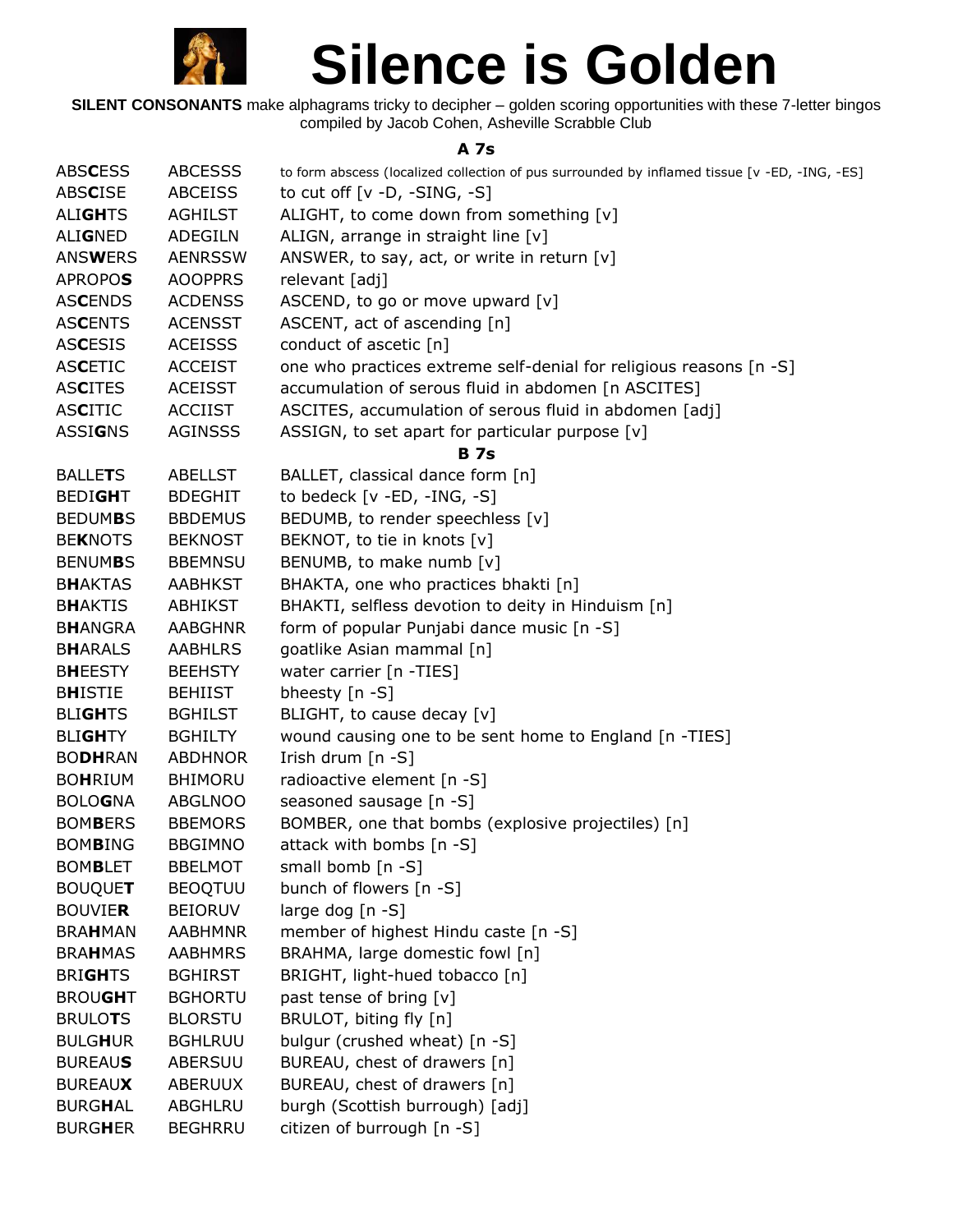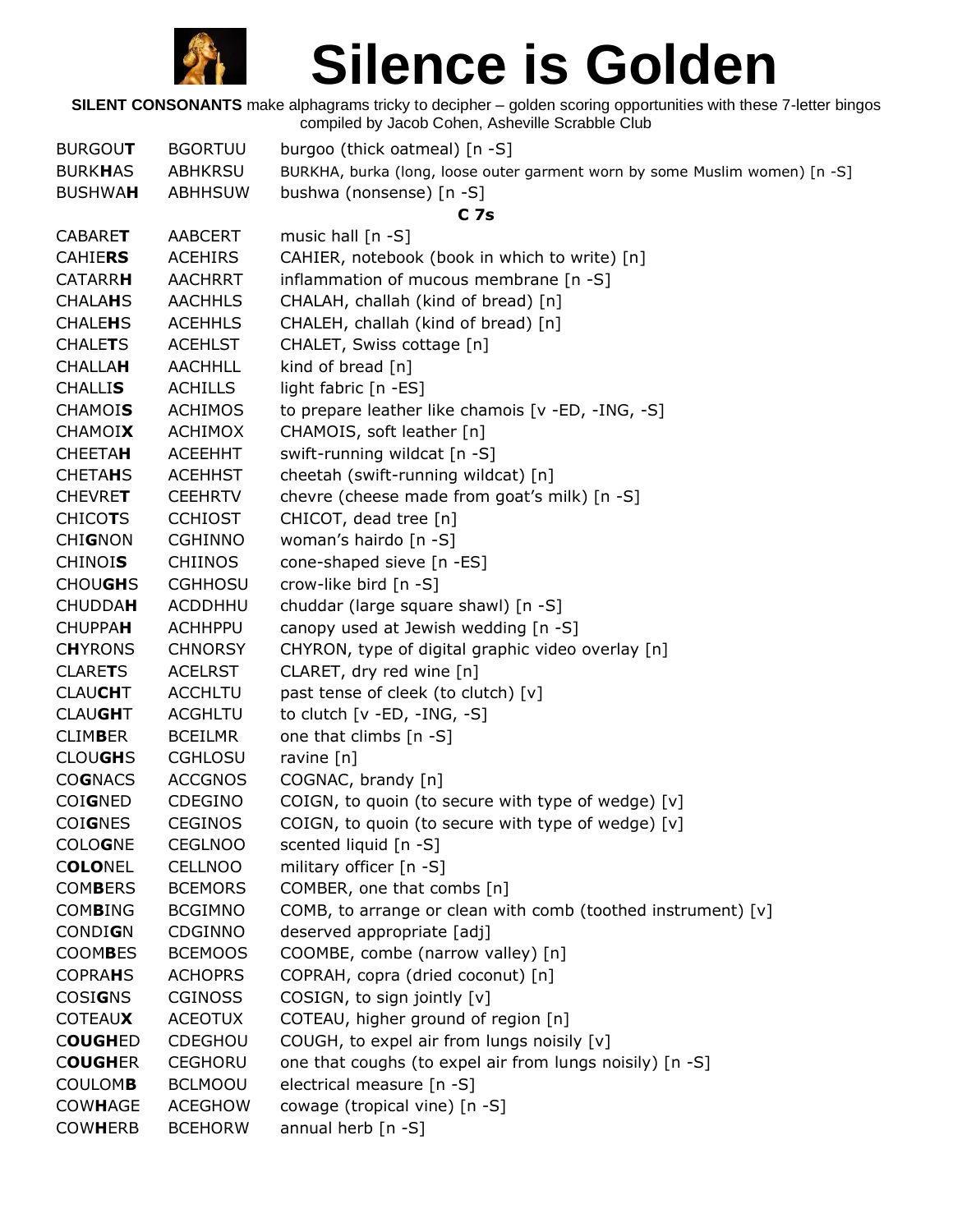

| <b>COWRITE</b>  | <b>CEIORTW</b> | to collaborate in writing [v - ROTE, -TTEN, -TING, -S]                     |
|-----------------|----------------|----------------------------------------------------------------------------|
| <b>CROCHET</b>  | <b>CCEHORT</b> | to do type of needlework [v -ED, -ING, -S]                                 |
| <b>CROQUET</b>  | <b>CEOQRTU</b> | to drive ball away in certain game [v -ED, -ING, -S]                       |
| <b>CROQUIS</b>  | <b>CIOQRSU</b> | sketch [n CROQUIS]                                                         |
| <b>CRUMBED</b>  | <b>BCDEMRU</b> | CRUMB, to break into crumbs (small pieces) [v]                             |
| <b>CRUMBER</b>  | <b>BCEMRRU</b> | one that crumbs [n -S]                                                     |
| <b>CTENOID</b>  | <b>CDEINOT</b> | comblike [adj]                                                             |
| <b>CURAGHS</b>  | <b>ACGHRSU</b> | currach (coracle) [n]                                                      |
| <b>CURRAGH</b>  | <b>ACGHRRU</b> | currach (coracle) [n -S]                                                   |
| <b>C</b> ZARDAS | <b>AACDRSZ</b> | Hungarian dance [n]                                                        |
| <b>C</b> ZARDOM | <b>ACDMORZ</b> | domain of czar [n -S]                                                      |
| <b>C</b> ZARINA | <b>AACINRZ</b> | wife of czar $[n -S]$                                                      |
| <b>C</b> ZARISM | <b>ACIMRSZ</b> | autocratic government [n -S]                                               |
| <b>C</b> ZARIST | <b>ACIRSTZ</b> | supporter of czarism [n -S]                                                |
|                 |                | <b>D</b> 7s                                                                |
| <b>DALEDHS</b>  | <b>ADDEHLS</b> | DALEDH, daleth (Hebrew letter) [n]                                         |
| <b>DEALIGN</b>  | ADEGILN        | to withdraw allegiance to political party [v -ED, -ING, -S]                |
| <b>DEBTORS</b>  | <b>BDEORST</b> | DEBTOR, one who owes something to another [n -S]                           |
| <b>DEIGNED</b>  | <b>DDEEGIN</b> | DEIGN, to lower oneself to do something [v]                                |
| <b>DEMESNE</b>  | <b>DEEEMNS</b> | legal possession of land as one's own [n -S]                               |
| <b>DERAIGN</b>  | ADEGINR        | to dispute claim [v -ED, -ING, -S]                                         |
| <b>DESCEND</b>  | <b>CDDEENS</b> | to come or go down [v -ED, -ING, -S]                                       |
| <b>DESCENT</b>  | <b>CDEENST</b> | act of descending [n -S]                                                   |
| <b>DESIGNS</b>  | <b>DEGINNS</b> | DESIGN, to conceive and plan out [v]                                       |
| <b>DHANSAK</b>  | <b>AADHKNS</b> | casserole of meats and vegetables [n -S]                                   |
| <b>DHARMAS</b>  | <b>AADHMRS</b> | DHARMA, conformity to Hindu law [n]                                        |
| <b>DHARNAS</b>  | <b>AADHNRS</b> | DHARNA, form of protest in India [n]                                       |
| <b>DHOLAKS</b>  | <b>ADHKLOS</b> | DHOLAK, two-headed drum [n]                                                |
| <b>DHOORAS</b>  | <b>ADHOORS</b> | DHOORA, durra (cereal grain) [n]                                           |
| <b>DHOOTIE</b>  | <b>DEHIOOT</b> | dhoti (loincloth worn by Hindu men) [n -S]                                 |
| <b>DHOOTIS</b>  | <b>DHIOOST</b> | DHOOTI, dhoti (loincloth worn by Hindu men) [n]                            |
| <b>DHOURRA</b>  | ADHORRU        | durra (cereal grain) [n -S]                                                |
| <b>DHURNAS</b>  | <b>ADHNRSU</b> | DHURNA, dharna (form of protest in India) [n]                              |
| <b>DHURRAS</b>  | <b>ADHRRSU</b> | DHURRA, durra (cereal grain) [n]                                           |
| <b>DHURRIE</b>  | DEHIRRU        | cotton rug made in India [n -S]                                            |
| <b>DHYANAS</b>  | <b>AADHNSY</b> | DHYANA, profound meditation in Hinduism [n]                                |
| <b>DIGHTED</b>  | <b>DDEGHIT</b> | DIGHT, to adorn [v]                                                        |
| <b>DISCEPT</b>  | <b>CDEIPST</b> | to debate $[v - ED, -ING, -S]$                                             |
| <b>DISCERN</b>  | <b>CDEINRS</b> | to perceive [v -ED, -ING, -S]                                              |
| <b>DISLIMN</b>  | <b>DIILMNS</b> | to make dim [v -ED, -ING, -S]                                              |
| <b>DJEBELS</b>  | <b>BDEEJLS</b> | DJEBEL, jebel (mountain [large, natural elevation of earth's surface)) [n] |
| <b>DJEMBES</b>  | <b>BDEEJMS</b> | DJEMBE, type of African hand drum [n]                                      |
| <b>DJIBBAH</b>  | ABBDHIJ        | jibba (long coat worn by Muslim men) [n -S]                                |
| <b>DJIBBAS</b>  | <b>ABBDIJS</b> | DJIBBA, jibba (long coat worn by Muslim men) [n]                           |
| <b>DOODAHS</b>  | <b>ADDHOOS</b> | DOODAH, small useful device [n]                                            |
| <b>DOUGHTY</b>  | <b>DGHTOUY</b> | courageous [adj -TIER, -TIEST]                                             |
|                 |                |                                                                            |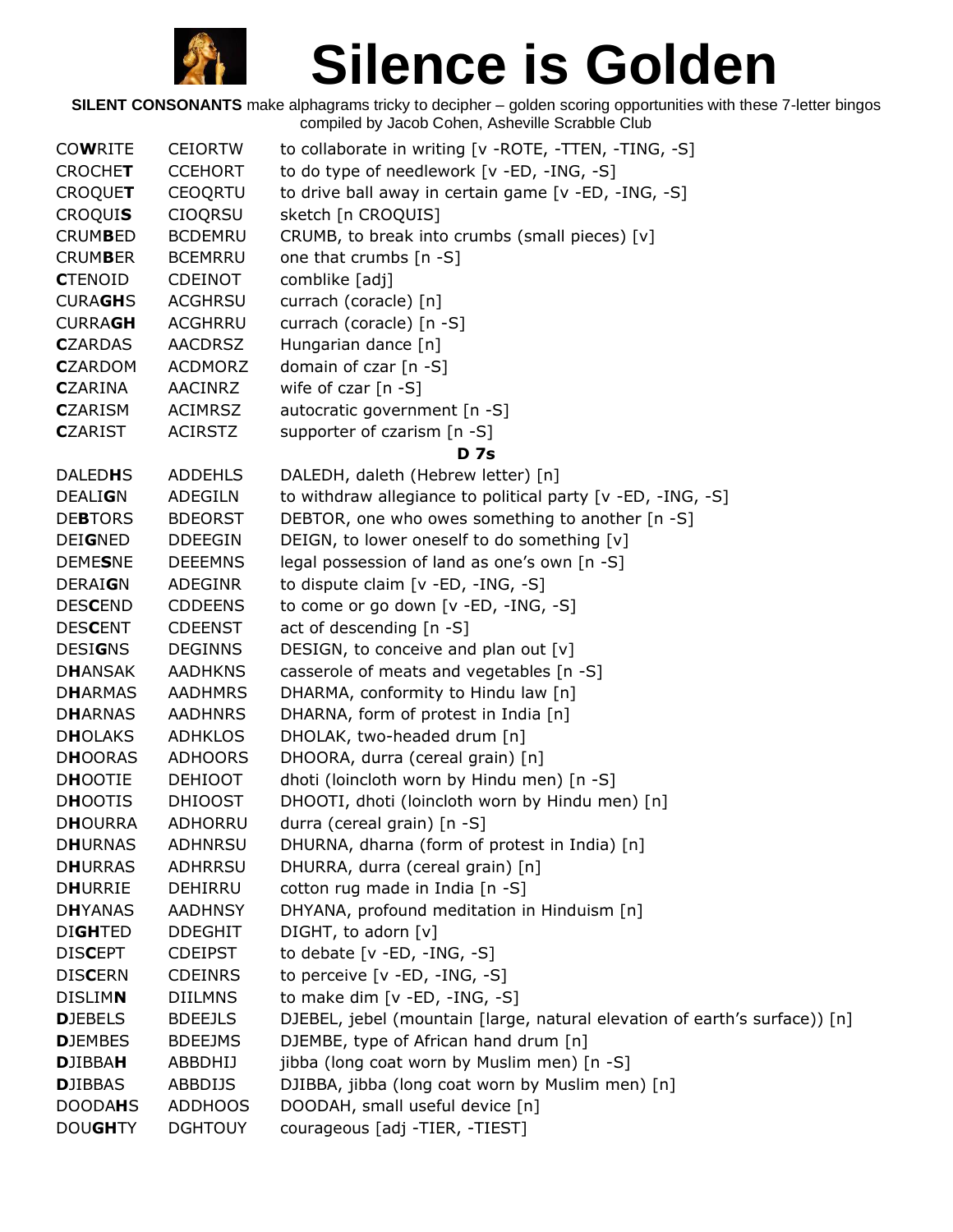

| <b>DOURAHS</b> | ADHORSU        | DOURAH, durra (cereal grain) [n]                                        |  |  |
|----------------|----------------|-------------------------------------------------------------------------|--|--|
| <b>DRAUGHT</b> | <b>ADGHRTU</b> | to draft [v -ED, -ING, -S]                                              |  |  |
| <b>DROUGHT</b> | <b>DGHORTU</b> | dry period [n -S]                                                       |  |  |
| <b>DUMBING</b> | <b>BDGIMNU</b> | DUMB to make silent [v]                                                 |  |  |
|                |                | <b>E</b> 7s                                                             |  |  |
| <b>ECHARDS</b> | <b>ACDEHRS</b> | ECHARD, water in soil not available to plants [n]                       |  |  |
| <b>ECHINUS</b> | <b>CEHINSU</b> | echinoid (spiny marine mammal) [n -NI]                                  |  |  |
| <b>ECHOISM</b> | <b>CEHIMOS</b> | formation of words in imitation of sounds [n -S]                        |  |  |
| <b>EIGHTVO</b> | <b>EGHIOTV</b> | octavo (page size) [n -S]                                               |  |  |
| <b>EKPWELE</b> | <b>EEEKLPW</b> | former monetary unit of Equatorial Guinea [n -S]                        |  |  |
| <b>ELOIGNS</b> | <b>EGILNOS</b> | ELOIGN, to remove to distant place [v]                                  |  |  |
| <b>ENJAMBS</b> | <b>ABEJMNS</b> | ENJAMB, to continue sentence from one line of poem to next [v]          |  |  |
| <b>ENOUGHS</b> | <b>EGHNOSU</b> | ENOUGH, sufficient supply [n]                                           |  |  |
| <b>ENSIGNS</b> | <b>EGINNSS</b> | ENSIGN, navy officer [n]                                                |  |  |
| <b>ENTOMBS</b> | <b>BEMNOST</b> | ENTOMB, to place in tomb [v]                                            |  |  |
| <b>ENWHEEL</b> | <b>EEEHLNW</b> | to encircle $[v - ED, -ING, -S]$                                        |  |  |
| <b>ENWOMBS</b> | <b>BEMNOSW</b> | ENWOMB, to enclose as if in womb $[v]$                                  |  |  |
| <b>EPERGNE</b> | <b>EEEGNPR</b> | ornamental dish [n -S]                                                  |  |  |
| <b>EPOCHAL</b> | <b>ACEHLOP</b> | EPOCH, particular period of time [adj]                                  |  |  |
| <b>ERRHINE</b> | <b>EEHINRR</b> | substance that promotes nasal discharge [n -S]                          |  |  |
| <b>EXHAUST</b> | <b>AEHSTUX</b> | to use up $[v - ED, -ING, -S]$                                          |  |  |
| <b>EXSCIND</b> | <b>CDEINSX</b> | to cut out $[v - ED, -ING, -S]$                                         |  |  |
|                |                | <b>F</b> 7s                                                             |  |  |
| FARINHA        | <b>AAFHINR</b> | meal made from root of cassava [n -S]                                   |  |  |
| <b>FASCIAE</b> | <b>AACEFIS</b> | FASCIA, broad and distinct band of color [n]                            |  |  |
| <b>FASCIAL</b> | <b>AACFILS</b> | FASCIA, broad and distinct band of color [adj]                          |  |  |
| <b>FASCIAS</b> | <b>AACIFSS</b> | FASCIA, broad and distinct band of color [n]                            |  |  |
| <b>FASCINE</b> | <b>ACEFINS</b> | bundle of sticks used in building fortifications [n -S]                 |  |  |
| <b>FASCISM</b> | <b>ACFIMSS</b> | oppressive political system [n -S]                                      |  |  |
| <b>FASCIST</b> | <b>ACFISST</b> | advocate of fascism (oppressive political system) [n -S]                |  |  |
| <b>FEIGNED</b> | <b>DEEFGIN</b> | FEIGN, to pretend [v]                                                   |  |  |
| <b>FEIGNER</b> | <b>EEFGINR</b> | one that feign (to pretend) [n -S]                                      |  |  |
| <b>FELLAHS</b> | <b>AEFHLLS</b> | FELLAH, peasant or laborer in Arab countries [n]                        |  |  |
| <b>FEWNESS</b> | <b>EEFNSSW</b> | state of being few (amounting to or consisting of small number) [n -ES] |  |  |
| <b>FIGHTER</b> | <b>EFGHIRT</b> | one that fights (to attempt to defeat adversary) [n -S]                 |  |  |
| <b>FILETED</b> | <b>DEEFILT</b> | FILET, to fillet (to cut boneless slices from) [v]                      |  |  |
| <b>FITCHEW</b> | <b>CEFHITW</b> | fitch (polecat) [n -S]                                                  |  |  |
| <b>FLEHMEN</b> | <b>EEFHLMN</b> | to inhale with mouth open [v -ED, -ING, -S]                             |  |  |
| <b>FRAUGHT</b> | AFGHRTU        | to load down [v -ED, -ING, -S]                                          |  |  |
| <b>FREIGHT</b> | <b>EFGHIRT</b> | to load with goods $\lceil v - ED, -ING, -S \rceil$                     |  |  |
| <b>FRIJOLE</b> | EFIJLOR        | frijol (bean used food) [n -S]                                          |  |  |
| <b>FUEHRER</b> | EEFHRRU        | fuhrer (leader) [n -S]                                                  |  |  |
| <b>FUHRERS</b> | <b>EFHRRSU</b> | FUHRER, leader [n]                                                      |  |  |
| <b>FULHAMS</b> | AFHLMSU        | FULHAM, loaded die [n]                                                  |  |  |
|                | <b>G</b> 7s    |                                                                         |  |  |
| <b>GAHNITE</b> | <b>AEGHINT</b> | mineral $[n - S]$                                                       |  |  |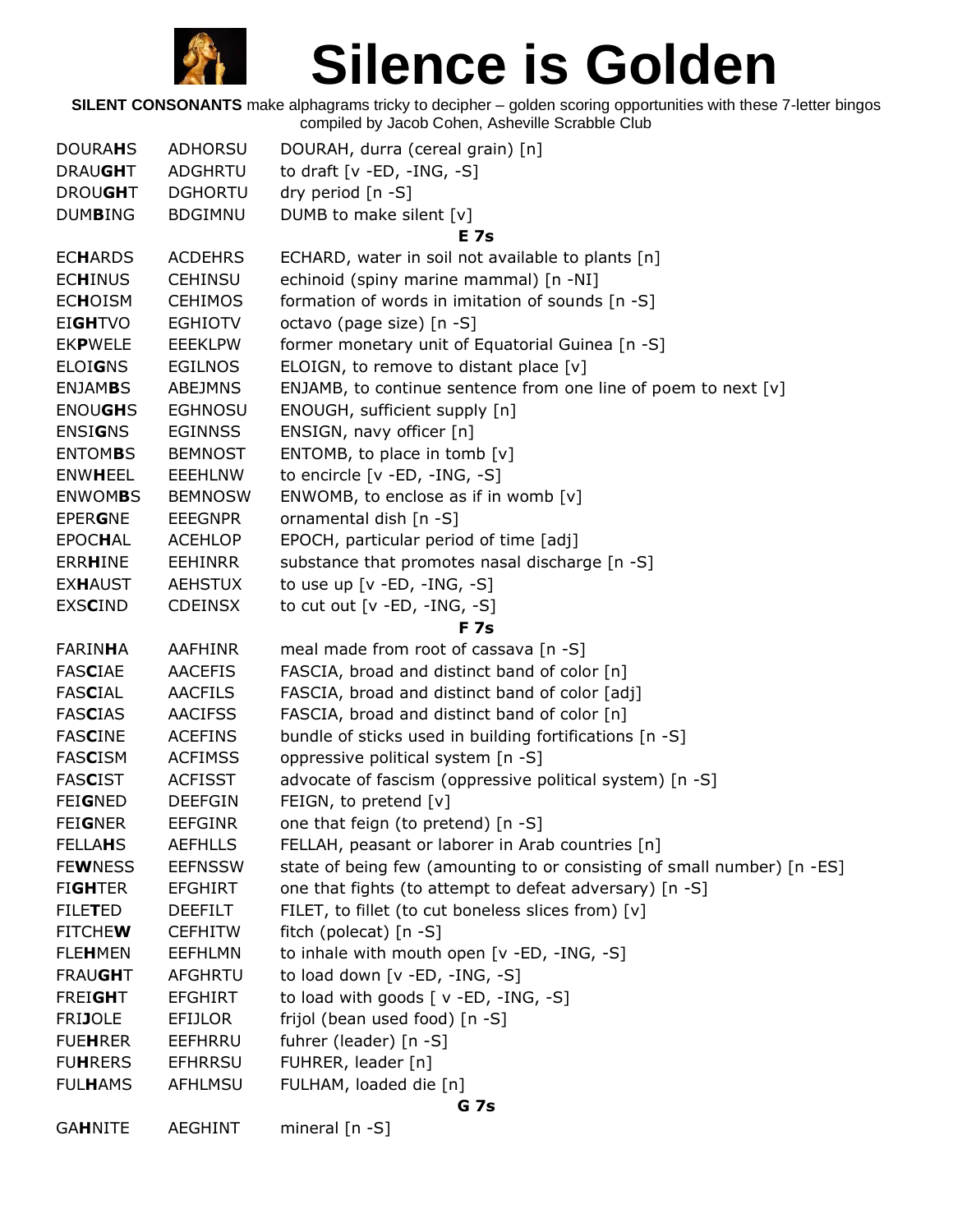

| <b>GANJAHS</b> | <b>AAGHJNS</b> | GANJAH, ganja (cannabis used for smoking) [n]                      |
|----------------|----------------|--------------------------------------------------------------------|
| <b>GATEAUX</b> | AAEGTXU        | GATEAU, fancy cake [n]                                             |
| GHARIAL        | AAGHILR        | large reptile [n -S]                                               |
| <b>GHARRIS</b> | <b>AGHIRRS</b> | GHARRI, gharry (carriage used in India) [n]                        |
| <b>GHASTLY</b> | <b>AGHLSTY</b> | terrifying [adj -LIER, -LIEST]                                     |
| <b>GHAZALS</b> | AAGHLSZ        | GHAZAL, amatory lyric poem [n]                                     |
| <b>GHAZIES</b> | <b>AEGHISZ</b> | GHAZI, Muslim war hero [n]                                         |
| <b>GHERAOS</b> | <b>AEGHORS</b> | GHERAO, to coerce by physical means [v -ED, -ING, -S] / [n -ES -S] |
| <b>GHERKIN</b> | <b>EGHIKNR</b> | small cucumber [n -S]                                              |
| <b>GHETTOS</b> | <b>EGHOSTT</b> | GHETTO, to isolate in slum [v -ED, -ING, -S] / [n -ES, -S]         |
| <b>GHIBLIS</b> | <b>BGHIILS</b> | GHIBLI, hot desert wind [n]                                        |
| <b>GHILLIE</b> | <b>EGHILLL</b> | type of shoe [n -S]                                                |
| <b>GHOSTED</b> | <b>EDGHOST</b> | GHOST, to haunt [v]                                                |
| <b>GHOSTLY</b> | <b>GHLOSTY</b> | spectral [adj -LIER, -LIEST]                                       |
| <b>GHOULIE</b> | <b>EGHILOU</b> | ghoul [n -S]                                                       |
| <b>GJETOST</b> | <b>EGJOSTT</b> | hard brown cheese<br>$[n - S]$                                     |
| <b>GLISTEN</b> | <b>EGILNST</b> | to shine by reflection [v -ED, -ING, -S]                           |
| <b>GNARLED</b> | <b>ADEGLNR</b> | GNARL, to twist into state of deformity [v]                        |
| <b>GNARRED</b> | <b>ADEGNRR</b> | to gnar (to snarl) $[v]$                                           |
| <b>GNASHED</b> | <b>ADEGHNS</b> | GNASH, to grind teeth together [v]                                 |
| <b>GNASHES</b> | <b>AEGGHNS</b> | GNASH, to grind teeth together [v]                                 |
| <b>GNATHAL</b> | <b>AAGHLNT</b> | gnathic (of or pertaining to jaw) [adj]                            |
| <b>GNATHIC</b> | <b>ACGHINT</b> | of or pertaining to jaw [adj]                                      |
| <b>GNAWING</b> | AGGINNW        | GNAW, to wear away by persistent biting [v]                        |
| <b>GNOCCHI</b> | <b>CCGHINO</b> | dumplings made of pasta [n]                                        |
| <b>GNOMISH</b> | <b>GHIMNOS</b> | resembling gnome (dwarf) [adj]                                     |
| <b>GNOMIST</b> | <b>GIMNOST</b> | writer of aphorisms [n -S]                                         |
| <b>GNOMONS</b> | <b>GMNNOOS</b> | GNOMON, part of sundial [n]                                        |
| <b>GNOSTIC</b> | <b>CGINOST</b> | adherent of gnosticism [n -S]                                      |
| <b>GOOMBAH</b> | <b>ABGHMOO</b> | older man who is friend [n -S]                                     |
| <b>GOURMET</b> | <b>EGMORTU</b> | connoisseur of fine food and drink [n -S]                          |
| <b>GRAHAMS</b> | <b>AAGHMRS</b> | GRAHAM, whole-wheat flour [n]                                      |
| <b>GRISTLE</b> | <b>EGILRST</b> | tough part of meat $[n - S]$                                       |
| <b>GRISTLY</b> | <b>GILRSTY</b> | containing gristle [adj -LIER, -LIEST]                             |
| <b>GYTTJAS</b> | <b>AGJSTTY</b> | GYTTJA, organically rich mud [n]                                   |
|                |                | <b>H</b> 7s                                                        |
| <b>HALAKAH</b> | AAAHHKL        | halacha (legal part of Talmud) [n -S or -KOTH]                     |
| <b>HALALAH</b> | <b>AAAHHLL</b> | halala (Saudi Arabian coin) [n -S]                                 |
| <b>HALAVAH</b> | <b>AAAHHLV</b> | halvah (Turkish confection) [n -S]                                 |
| <b>HALLAHS</b> | <b>AAHHLLS</b> | challah (kind of bread) [n -S, -LOTH or -LOT]                      |
| <b>HAMZAHS</b> | <b>AAHHMSZ</b> | hamza (Arabic diacritical mark) [n -S]                             |
| <b>HARICOT</b> | <b>ACHIORT</b> | seed of various string beans [n -S]                                |
| <b>HASTENS</b> | <b>AEHNSST</b> | HASTEN, to hurry [v]                                               |
| <b>HAUTBOY</b> | <b>ABHOTUY</b> | oboe $[n - S]$                                                     |
| <b>HAUTEST</b> | AEHSTTU        | high-class [adj]                                                   |
| <b>HAUTEUR</b> | AEHRTUU        | haughty [n -S]                                                     |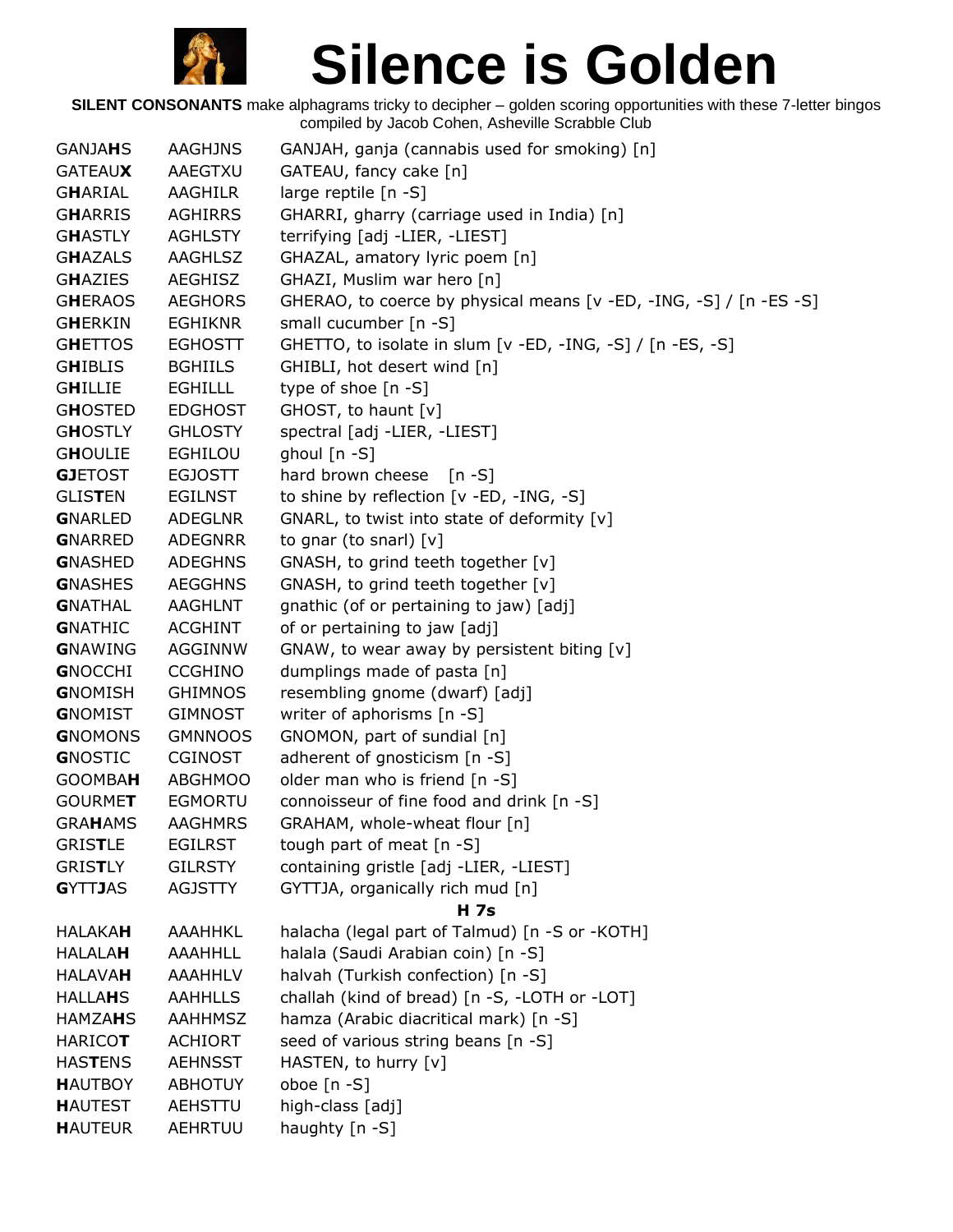

| <b>HEIGHTH</b> | <b>EGHHHIT</b> | height $[n - S]$                                                         |
|----------------|----------------|--------------------------------------------------------------------------|
| <b>HEIRDOM</b> | <b>DEHIMOR</b> | heirship [n -S]                                                          |
| <b>HEIRESS</b> | <b>EEHIRSS</b> | female inheritor [n -ES]                                                 |
| <b>HEIRING</b> | <b>EGHIINR</b> | to inherit [v]                                                           |
| <b>HERBAGE</b> | <b>ABEEGHR</b> | nonwoody plant life [n -S]                                               |
| <b>HERBALS</b> | <b>ABEHLRS</b> | book about herbs and plants [n]                                          |
| <b>HERBIER</b> | <b>BEEHIRR</b> | HERBY, abounding in herbs [adj]                                          |
| <b>HIGHTHS</b> | <b>GHHHIST</b> | height (highest point) [n]                                               |
| <b>HOOKAHS</b> | <b>AHHKOOS</b> | HOOKAH, water pipe [n -S]                                                |
| <b>HOORAHS</b> | <b>AHHOORS</b> | HOORAH, to hurrah (to cheer (to applauds with shouts of approval)) $[v]$ |
| <b>HOUDAHS</b> | <b>ADHHOSU</b> | HOUDAH, howdah (seat on elephant or camel for riders) [n]                |
| <b>HOWDAHS</b> | <b>ADHHOSW</b> | HOWDAH, seat on elephant or camel for riders [n]                         |
| <b>HUPPAHS</b> | <b>AHHPPSU</b> | HUPPAH, chuppah (canopy used at Jewish weddings) [n -S]                  |
| <b>HURRAHS</b> | <b>AHHRRSU</b> | HURRAH, to cheer [v]                                                     |
| <b>HUSTLED</b> | <b>DEHLSTU</b> | HUSTLE, to hurry [v]                                                     |
| <b>HUSTLER</b> | <b>EHLRSTU</b> | one that hustles [n -S]                                                  |
| <b>HUSTLES</b> | <b>EHLSSTU</b> | HUSTLE, to hurry [v]                                                     |
| <b>HUTZPAH</b> | <b>AHHPTUZ</b> | chutzpah (supreme self-confidence) [n -S]                                |
| <b>HUZZAHS</b> | <b>AHHSUZZ</b> | HUZZAH, to huzza (to cheer) [v]                                          |
|                |                | I <sub>7s</sub>                                                          |
| <b>IMPUGNS</b> | <b>GIMNPSU</b> | IMPUGN, to make insinuations against [v]                                 |
| <b>INDICTS</b> | <b>CDIINST</b> | INDICT, to charge with crime $[v]$                                       |
| <b>INFIGHT</b> | <b>FGHIINT</b> | to contend with others within same group [v -FOUGHT, -ING, -S]           |
| <b>INTOMBS</b> | <b>BIMNOST</b> | INTOMB, to entomb (to place in tomb) [v]                                 |
| <b>INVEIGH</b> | <b>EGHIINV</b> | to protest angrily [v -ED, -ING, -S]                                     |
| <b>INWRAPS</b> | <b>AINPRSW</b> | INWRAP, to enwrap (to envelop (to cover completely)) [v]                 |
| <b>ISLANDS</b> | <b>ADILNSS</b> | ISLAND, to make into island (land area entirely surrounded by water) [v] |
| <b>ISLETED</b> | <b>DEEILST</b> | ISLET, small island [adj]                                                |
|                |                | J 7s                                                                     |
| <b>JARRAHS</b> | <b>AAHJRRS</b> | evergreen tree [n]                                                       |
| <b>JIBBAHS</b> | <b>ABBHIJS</b> | JIBBAH, jibba (long coat worn by Muslim men) [n]                         |
| <b>JODHPUR</b> | <b>DHJOPRU</b> | type of boot $[n - S]$                                                   |
| <b>JUBBAHS</b> | <b>ABBHJSU</b> | JUBBAH, loose outer garment [n]                                          |
|                |                | <b>K7s</b>                                                               |
| <b>KASBAHS</b> | <b>AABHKSS</b> | KASBAH, casbah (old section of North African city) [n]                   |
| <b>KEBLAHS</b> | <b>ABEHKLS</b> | KEBLAH, kiblah (direction toward which Muslims face when praying) [n]    |
| <b>KEDDAHS</b> | <b>ADDEHKS</b> | KEDDAH, enclosure for elephants [n]                                      |
| <b>KHADDAR</b> | <b>AADDHKR</b> | cotton cloth [n -S]                                                      |
| <b>KHALIFA</b> | AAFHIKL        | caliph (Muslim leader) [n -S]                                            |
| <b>KHAMSIN</b> | <b>AHIKMNS</b> | hot, dry wind [n -S]                                                     |
| <b>KHANATE</b> | <b>AAEHKNT</b> | domain of khan (Asian ruler) [n -S]                                      |
| <b>KHAZENS</b> | <b>AEHKNSZ</b> | KHAZEN, hazzan (hazan (cantor (religious singer))) [n]                   |
| <b>KHEDAHS</b> | <b>ADEHHKS</b> | KHEDAH, keddah (enclosure for elephants) [n]                             |
| <b>KHEDIVE</b> | <b>DEEIHKS</b> | Turkish viceroy [n -S]                                                   |
| <b>KHIRKAH</b> | <b>AHHIKKR</b> | patchwork garment [n -S]                                                 |
| <b>KIAUGHS</b> | AGHIKSU        | trouble; worry [n -S]                                                    |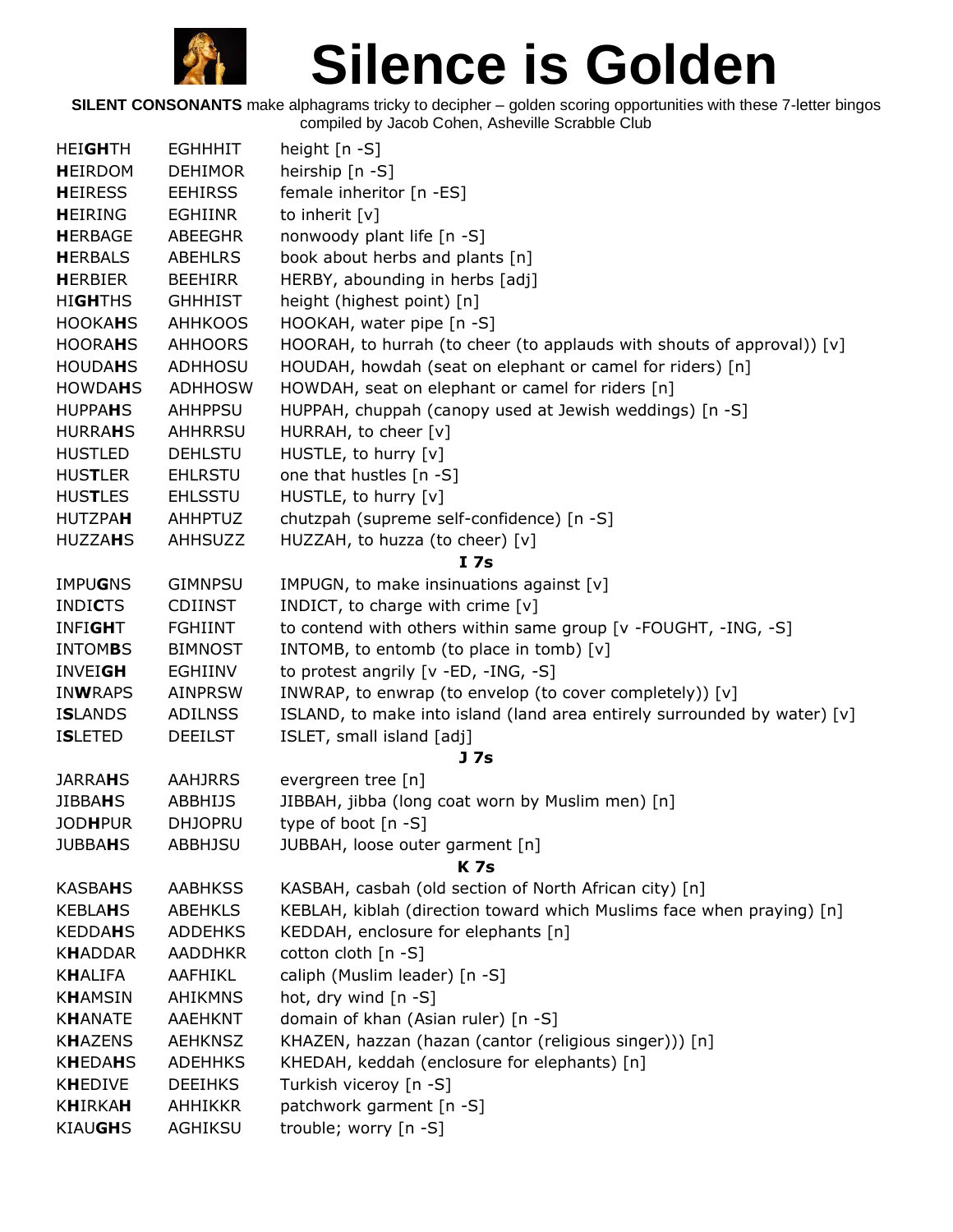

| KIBBEHS        | <b>BBEHIKS</b> | KIBBEH, kibbe (Near Eastern dish of ground lamb and bulghur) [n -S]              |
|----------------|----------------|----------------------------------------------------------------------------------|
| <b>KIBLAHS</b> | <b>ABHIKLS</b> | KIBLAH, direction toward which Muslims face while praying [n -S]                 |
| <b>KIPPAHS</b> | <b>AHIKPPS</b> | KIPPAH, kippa (yarmulke (skullcap worn by Jewish males) [n]                      |
| <b>KNACKER</b> | <b>ACEKKNR</b> | one that buys old livestock [n -S]                                               |
| <b>KNARRED</b> | <b>ADEKNRR</b> | KNARR, bump on tree [adj]                                                        |
| <b>KNAVERY</b> | <b>AEKNRVY</b> | trickery [n - ERIES]                                                             |
| <b>KNAVISH</b> | AHIKNSV        | KNAVE, dishonest person [adj]                                                    |
| <b>KNAWELS</b> | <b>AEKLNSW</b> | Eurasian plant [n -S]                                                            |
| <b>KNEADED</b> | <b>ADDEEKN</b> | KNEAD, to work into uniform mixture with hands [v]                               |
| <b>KNEADER</b> | <b>ADEEKNR</b> | one that kneads [n -S]                                                           |
| <b>KNEECAP</b> | <b>ACEEKNP</b> | to maim by shooting in kneecap (bone at front of knee) [v -PPED, -PPING, -S]     |
| <b>KNEEING</b> | <b>EEGIKNN</b> | KNEE, to strike with knee (joint of leg) [v]                                     |
| <b>KNEELED</b> | <b>DEEEKLN</b> | KNEEL, to rest on knees [v]                                                      |
| <b>KNEELER</b> | EEEKLNR        | one that kneels [n -S]                                                           |
| <b>KNEEPAD</b> | <b>ADEEKNP</b> | covering for knee [n -S]                                                         |
| <b>KNEEPAN</b> | AEEKNNP        | kneecap [n -S]                                                                   |
| <b>KNELLED</b> | <b>DEEKLLN</b> | KNELL, to sound bell [v]                                                         |
| <b>KNIFERS</b> | <b>EFIKNRS</b> | one that knifes [n]                                                              |
| <b>KNIFING</b> | FGIIKNN        | KNIFE, to cut with knife [v]                                                     |
| <b>KNIGHTS</b> | <b>GHIKNST</b> | KNIGHT, to make knight (medieval gentleman-soldier) of [v]                       |
| <b>KNITTED</b> | <b>DEIKNTT</b> | KNIT, to make fabric or garment by joining loops of yarn [v]                     |
| <b>KNITTER</b> | <b>EIKNRTT</b> | one that knits [n -S]                                                            |
| <b>KNOBBED</b> | <b>BBDEKNO</b> | KNOB, rounded protuberance [adj]                                                 |
| <b>KNOBBLY</b> | <b>BBKLNOY</b> | having very small knobs [adj -LIER, -LIEST]                                      |
| <b>KNOCKED</b> | <b>CDEKKNO</b> | KNOCK, to strike sharply [v]                                                     |
| <b>KNOCKER</b> | <b>CEKKNOR</b> | one that knocks [n -S]                                                           |
| <b>KNOLLED</b> | <b>DEKLLNO</b> | KNOLL, to knell (to sound bell) [v]                                              |
| <b>KNOLLER</b> | <b>EKLLNOR</b> | one that knolls [n -S]                                                           |
| <b>KNOPPED</b> | <b>DEKNOPP</b> | KNOP, knob [adj]                                                                 |
| <b>KNOTTED</b> | <b>DEKNOTT</b> | KNOT, tie in knot (closed loop) [v]                                              |
| <b>KNOUTED</b> | <b>DEKNOTU</b> | KNOUT, to flog with leather whip [v]                                             |
| <b>KNUCKLE</b> | <b>CEKKLNU</b> | to hit with knuckles (joints of fingers) [v -D, -LING, -S]                       |
| <b>KNUCKLY</b> | <b>CKKLNUY</b> | having prominent knuckles [adj -LIER, -LIEST]                                    |
| <b>KNURLED</b> | <b>DEKLNRU</b> | KNURL, to make grooves or ridges in [v]                                          |
| <b>KOLKHOS</b> | <b>HKKLOOS</b> | kolkhoz (collective farm in Russia) [n -ES or -Y]                                |
| <b>KOLKHOZ</b> | <b>HKKLOOZ</b> | collective farm in Russia [n -ES or -Y]<br><b>L7s</b>                            |
| <b>LAMBERS</b> | <b>ABELMRS</b> | LAMBER, ewe that is lambing [n]                                                  |
| <b>LAMBIER</b> | ABEILMR        | LAMBY, resembling lamb [adj]                                                     |
| <b>LAMBIES</b> | ABEILMS        | LAMBIE, lambkin (small lamb) [n]                                                 |
| <b>LAMBING</b> | ABGILMN        | birth of lambs on farm [n -S] / LAMB, to give birth to lamb (young sheep) [v]    |
| <b>LAMBKIN</b> | ABIKLMN        | small lamb [n -S]                                                                |
| <b>LAMEDHS</b> | <b>ADEHLMS</b> | lamed (Hebrew letter) [n]                                                        |
| LASAGNA        | <b>AAAGLNS</b> | Italian baked dish [n -S]                                                        |
| <b>LASAGNE</b> | <b>AAEGLNS</b> | lasagna (Italian baked dish) [n -S]                                              |
| <b>LAUGHED</b> | ADEGHLU        | LAUGH, to express emotion, typically mirth, by series of inarticulate sounds [v] |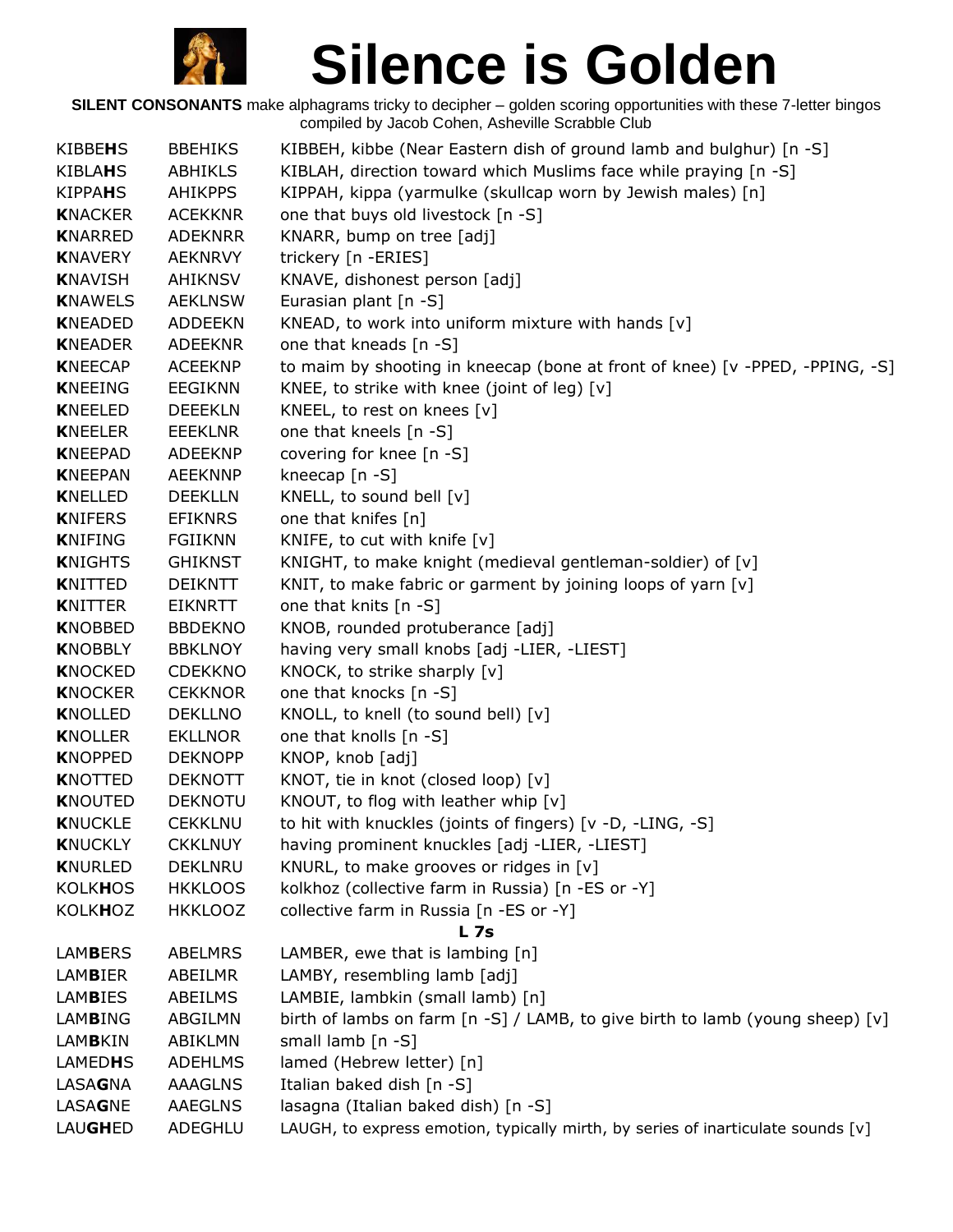

| <b>LAUGHER</b> | AEGHLRU        | one that laughs [n -S]                                                         |
|----------------|----------------|--------------------------------------------------------------------------------|
| <b>LENGTHS</b> | <b>EGHLNST</b> | LENGTH, longer or longest dimension of object [n]                              |
| <b>LENGTHY</b> | <b>EGHLNTY</b> | very long [adj -HIER, -HIEST]                                                  |
| <b>LEWDEST</b> | <b>DEELSTW</b> | LEWD, obscene [adj]                                                            |
| <b>LIGHTEN</b> | <b>EGHILNT</b> | to reduce weight of [v -ED, -ING, -S]                                          |
| <b>LIGHTER</b> | <b>EGHILRT</b> | to convey in type of barge [v -ED, -ING, -S]                                   |
| <b>LIGHTLY</b> | <b>GHILLTY</b> | to moderate degree [adv]                                                       |
| <b>LISTENS</b> | <b>EILNSST</b> | LISTEN, to make conscious use of sense of hearing [v]                          |
| <b>LOOFAHS</b> | <b>AFHLOOS</b> | LOOFAH, tropical vine [n]                                                      |
| <b>LORGNON</b> | <b>GLNNOOR</b> | pair of eyeglasses with handle [n -S]                                          |
|                |                | <b>M</b> 7s                                                                    |
| <b>MAHJONG</b> | <b>AGHJMNO</b> | game of Chinese origin [n -S]                                                  |
| <b>MALIGNS</b> | <b>AGILMNS</b> | MALIGN, to speak evil of [v]                                                   |
| <b>MATELOT</b> | AELMOTT        | sailor [n -S]                                                                  |
| <b>MATSAHS</b> | <b>AAHMSST</b> | MATSAH, matzo (unleavened bread) [n]                                           |
| <b>MATZAHS</b> | AAHMSTZ        | MATZAH, matzo (unleavened bread) [n]                                           |
| <b>MATZOHS</b> | <b>AHMOSTZ</b> | MATZOH, matzo (unleavened bread) [n]                                           |
| <b>MEGOHMS</b> | <b>EGHMMOS</b> | MEGOHM, unit of electrical resistance [n]                                      |
| <b>MEHNDIS</b> | <b>DEHIMNS</b> | art of painting patterns on skin with henna [n]                                |
| <b>MENORAH</b> | <b>AEHMNOR</b> | candleholder used in Jewish worship [n -S]                                     |
| <b>MERLOTS</b> | <b>ELMORST</b> | MERLOT, dry red wine [n]                                                       |
| <b>MESSIAH</b> | <b>AEHIMSS</b> | expected liberator [n -S]                                                      |
| <b>MEZUZAH</b> | <b>AEHMUZZ</b> | Judaic scroll [n -S, -ZOT, or -ZOTH]                                           |
| <b>MICROHM</b> | <b>CHIMMOR</b> | unit of electrical resistance [n -S]                                           |
| <b>MIGNONS</b> | <b>GIMNNOS</b> | MIGNON, cut of beef [n]                                                        |
| <b>MIHRABS</b> | <b>ABHIMRS</b> | MIHRAB, niche in mosque [n]                                                    |
| MIKVAHS        | AHIKMSV        | MIKVAH, place for ritual bathing by Orthodox Jews [n]                          |
| <b>MIKVEHS</b> | <b>EHIKMSV</b> | MIKVEH, mikvah (place for ritual bathing by Orthodox Jews) [n]                 |
| <b>MISKNEW</b> | <b>EIKMNSW</b> | MISKNOW, to fail to understand or recognize [v]                                |
| <b>MISKNOW</b> | <b>IKMNOSW</b> | to fail to understand or recognize [v -KNEW, -ING, -S]                         |
| <b>MITSVAH</b> | <b>AHIMSTV</b> | mitzvah (commandment of Jewish law) [n -S]                                     |
| <b>MITZVAH</b> | <b>AHIMTVZ</b> | commandment of Jewish law [n -S]                                               |
| <b>MOISTEN</b> | <b>EIMNOST</b> | to make or become moist [v -ED, -ING, -S]                                      |
| <b>MOLLAHS</b> | <b>AHLLMOS</b> | MOLLAH, mullah (Muslim religious leader or teacher) [n]                        |
| <b>MOOLAHS</b> | <b>AHLMOOS</b> | MOOLAH, money [n]                                                              |
| <b>MUKHTAR</b> | AHKMRTU        | head of government of town in Arabic countries [n -S]                          |
| <b>MULLAHS</b> | AHLLMSU        | MULLAH, Muslim religious leader or teacher [n]                                 |
| <b>MURRHAS</b> | <b>AHMRRSU</b> | MURRHA, murra (substance used to make fine vases and cups in ancient Rome) [n] |
| <b>MUSCIDS</b> | CDIMSSU        | MUSCID, musca (any of genus of flies) [<br>$n$ ]                               |
| <b>MUSCLED</b> | <b>CDELMSU</b> | MUSCLE, to proceed by force [v]                                                |
| <b>MUSCLES</b> | <b>CELMSSU</b> | MUSCLE, to proceed by force [v]                                                |
| <b>MUZHIKS</b> | <b>HIKMSUZ</b> | MUZHIK, Russian peasant [n]                                                    |
| MYRRHIC        | <b>CHIMRRY</b> | MYRRH (aromatic gum resin) [adj]                                               |
|                |                | <b>N 7s</b>                                                                    |
| <b>NAPHTHA</b> | <b>AAHHNPT</b> | volatile liquid [n -S]                                                         |
| <b>NAPHTOL</b> | <b>AHLNOPT</b> | naphthol (chemical compound) [n -S]                                            |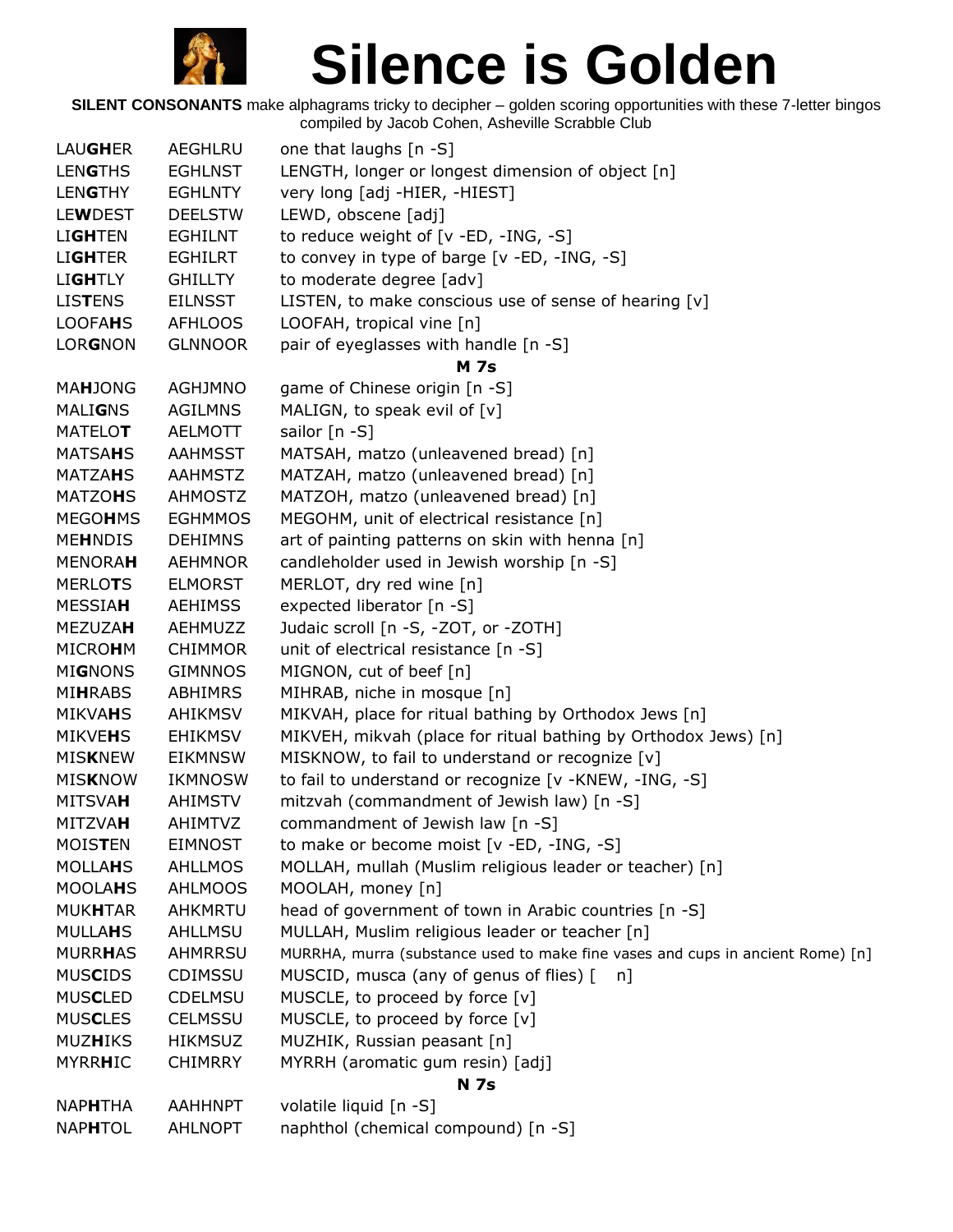

| <b>NARWHAL</b>  | <b>AAHLNRW</b>  | arctic aquatic animal [n -S]                                                            |
|-----------------|-----------------|-----------------------------------------------------------------------------------------|
| <b>NASCENT</b>  | <b>ACENNST</b>  | coming into existence [adj]                                                             |
| <b>NAUGHTS</b>  | <b>AGHNSTU</b>  | NAUGHT, zero [n]                                                                        |
| <b>NAUGHTY</b>  | <b>AGHNTUY</b>  | one that is naughty [n -TIES] / disobedient [ adj -TIER, -TIEST]                        |
| <b>NEIGHED</b>  | <b>DEEGHIN</b>  | NEIGH, to utter cry of horse [v]                                                        |
| <b>NESTLED</b>  | <b>DEELNST</b>  | NESTLE, to be snugly $[v]$                                                              |
| <b>NESTLES</b>  | <b>EELNSST</b>  | NESTLE, to be snugly [v]                                                                |
| <b>NIGHEST</b>  | <b>EGHINST</b>  | NIGH, near [adj]                                                                        |
| <b>NIGHING</b>  | <b>GGHIINN</b>  | NIGH, to approach [v]                                                                   |
| <b>NIGHTIE</b>  | EGHIINT         | nightgown [n -S]                                                                        |
| <b>NIGHTLY</b>  | <b>GHILNTY</b>  | every night; at night [adv]                                                             |
| <b>NIHILIST</b> | <b>HIIILNST</b> | adherent of nihilism (doctrine that denies traditional values) [n -S]                   |
| NILGHAI         | AGHIILN         | nilgai (large antelope) [n -S]                                                          |
| <b>NILGHAU</b>  | AGHILNU         | nilgai (large antelope) [n -S]                                                          |
| <b>NOUGHTS</b>  | <b>GHNOSTU</b>  | NOUGHT, naught (zero) [n]                                                               |
| <b>NOWHERE</b>  | <b>EEHNORW</b>  | nonexistent place [n -S]                                                                |
| <b>NUDZHED</b>  | <b>DDEHNUZ</b>  | NUDZH, to noodge (to nag (to find fault incessantly)) [v]                               |
| <b>NUDZHES</b>  | <b>DEHNSUZ</b>  | NUDZH, to noodge (to nag (to find fault incessantly)) [v]                               |
| <b>NUMBEST</b>  | <b>BEMNSTU</b>  | NUMB, lacking sensation [adj]                                                           |
| <b>NUMBING</b>  | <b>BGIMNNU</b>  | NUMB, to make numb (lacking sensation) [v]                                              |
| <b>NUMDAHS</b>  | ADHMNSU         | NUMDAH, embroidered rug of India [n]                                                    |
| <b>NUMNAHS</b>  | <b>AHMNNSU</b>  | NUMNAH, pad placed under saddle [n]                                                     |
|                 |                 | 0 7s                                                                                    |
| <b>OBSCENE</b>  | <b>BCEENOS</b>  | indecent [adj -R, -ST]                                                                  |
| <b>OCHREAS</b>  | <b>ACEHORS</b>  | OCHREA, ocrea (sheathing plant part) [n]                                                |
| <b>OCHRING</b>  | <b>CGHINOR</b>  | OCHRE, to ocher (to color with ocher (red or yellow iron ore used as pigment) [v]       |
| <b>OCHROID</b>  | <b>CDHIOOR</b>  | ocherous (containing or resembling ocher (red or yellow iron ore used as pigment) [adj] |
| <b>OCHROUS</b>  | <b>CHOORSU</b>  | ocherous (containing or resembling ocher (red or yellow iron ore used as pigment) [adj] |
| <b>OFTENER</b>  | <b>EEFNORT</b>  | OFTEN, frequent [adv]                                                                   |
| <b>OGHAMIC</b>  | <b>ACGHIMO</b>  | OGHAM, old Irish alphabet [adj]                                                         |
| <b>OHMAGES</b>  | <b>AEGHMOS</b>  | OHMAGE, electrical resistance expressed in ohms [n]                                     |
| <b>OOMPAHS</b>  | <b>AHMOOPS</b>  | OOMPAH, to play repeated rhythmic bass accompaniment [v]                                |
| <b>OPPUGNS</b>  | <b>GNOPPSU</b>  | OPPUGN, to assail with argument [v]                                                     |
| <b>OSCINES</b>  | <b>CEINOSS</b>  | OSCINE, any of family of songbirds [n]                                                  |
| <b>OUTGNAW</b>  | <b>AGNOTUW</b>  | to surpass in gnawing [v -ED, -N, ING, -S]                                              |
| <b>PADSHAH</b>  | <b>AADHHPS</b>  | <b>P</b> 7s<br>padishah (sovereign) [n -S]                                              |
| PAHLAVI         | AAHILPV         | former coin of Iran [n -S]                                                              |
| <b>PALETOT</b>  | <b>AELOPTT</b>  | loose overcoat [n -S]                                                                   |
| <b>PARDAHS</b>  | <b>AADHPRS</b>  | PARDAH, purdah (curtain used in India to seclude women) [n -S]                          |
| <b>PFENNIG</b>  | <b>EFGINNP</b>  | formerly used bronze coin of Germany [n -S or -E]                                       |
| <b>PHARAOH</b>  | <b>AAHHOPR</b>  | ruler of ancient Egypt [n -S]                                                           |
| <b>PHLEGMS</b>  | <b>EGHLMPS</b>  | PHLEGM, thick mucus secreted in air passages [n]                                        |
| PHLEGMY         | <b>EGHLMPY</b>  | resembling phlegm (thick mucus secreted in air passages [adj -MIER, -MIEST]             |
| <b>PIERROT</b>  | <b>EIOPRRT</b>  | clown [n -S]                                                                            |
| PIRANHA         | <b>AAHINPR</b>  | voracious fish [n -S]                                                                   |
|                 |                 |                                                                                         |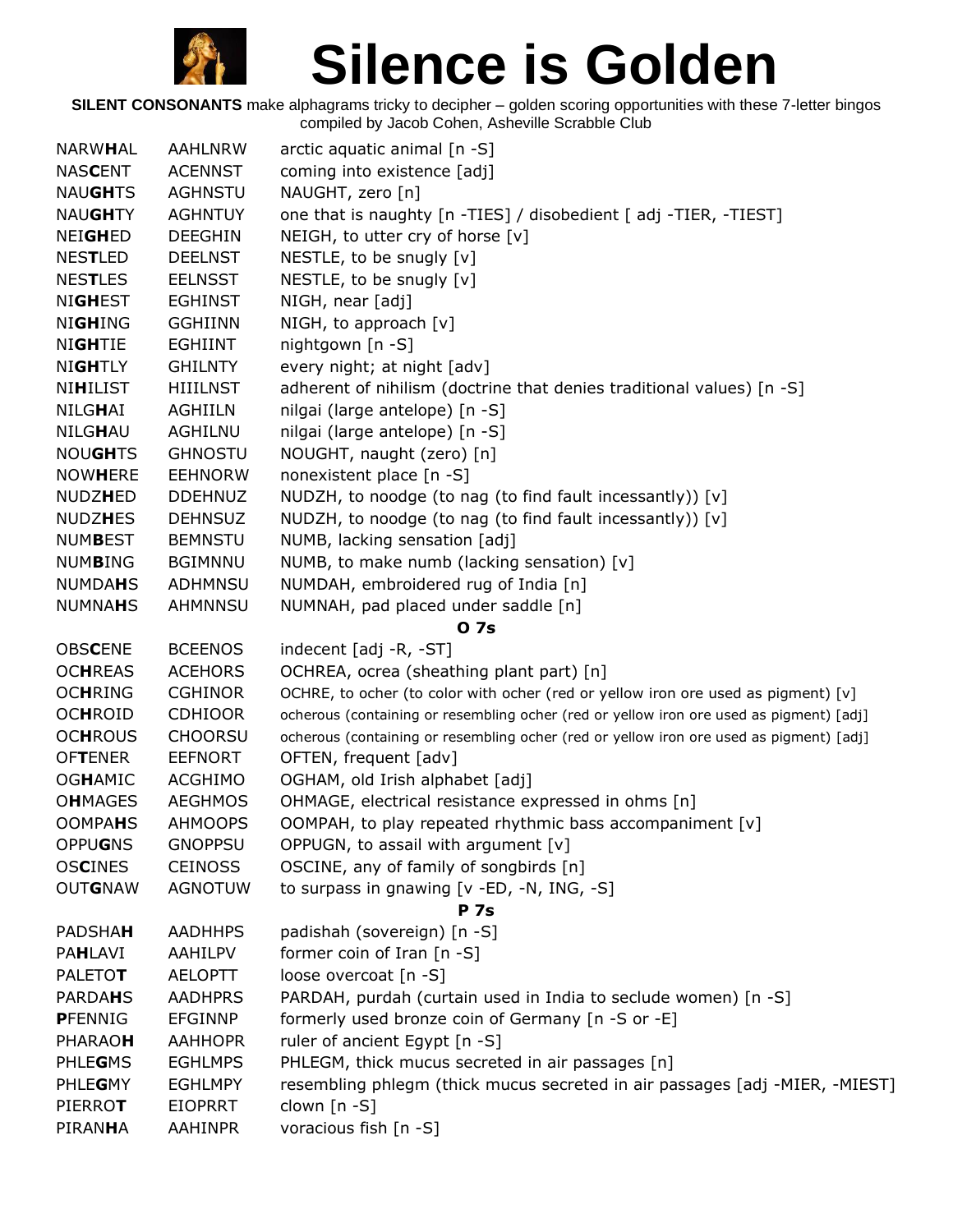

| PISCINA         | <b>ACIINPS</b> | basin used in certain church ceremonies [n -S or -E]                  |
|-----------------|----------------|-----------------------------------------------------------------------|
| <b>PISCINE</b>  | <b>CEIINPS</b> | pertaining to fish [adj]                                              |
| <b>PLIGHTS</b>  | <b>GHILPST</b> | PLIGHT, to promise or bind by solemn pledge [v]                       |
| <b>PLOUGHS</b>  | <b>GHLOPSU</b> | PLOUGH, to plow (to turn up land with plow (farm implement)) [v]      |
| <b>PLUMBED</b>  | <b>BDELMPU</b> | PLUMB, determine depth of [v]                                         |
| <b>PLUMBER</b>  | <b>BELMPRU</b> | one who installs and repairs plumbing [n -S]                          |
| <b>PNEUMAS</b>  | <b>AEMNPSU</b> | PNEUMA, soul or spirit [n]                                            |
| <b>POTHERB</b>  | <b>BEHOPRT</b> | any herb used as food or seasoning [n -S]                             |
| <b>PSALMED</b>  | <b>ADELMPS</b> | PSALM, to praise in psalms (sacred songs) [v]                         |
| <b>P</b> SALMIC | <b>ACILMPS</b> | of or pertaining to psalm (sacred song) [adj]                         |
| <b>PSALTER</b>  | <b>AELPRST</b> | book of psalms (sacred songs) [n -S]                                  |
| <b>PSALTRY</b>  | <b>ALPRSTY</b> | psaltery (ancient stringed musical instrument [n -RIES]               |
| <b>P</b> SAMMON | <b>AMMNOPS</b> | group of microorganisms living in waterlogged sands [n -S]            |
| <b>PSCHENT</b>  | <b>CEHNPST</b> | crown worn by ancient Egyptian kings [n -S]                           |
| <b>PSEUDOS</b>  | <b>DEOPSSU</b> | PSEUDO, pseud (person pretending to be intellectual) [n]              |
| <b>PSOATIC</b>  | <b>ACIOPST</b> | PSOAS, muscle of loin [adj]                                           |
| <b>PSOCIDS</b>  | <b>CDIOPSS</b> | PSOCID, minute winged insect [n]                                      |
| <b>PSYCHED</b>  | <b>CDEHPSY</b> | PSYCH, to put into proper frame of mind [v]                           |
| <b>PSYCHES</b>  | <b>CEHPSSY</b> | PSYCHE, mental structure of person [n]                                |
| <b>PSYCHIC</b>  | <b>CCHIPSY</b> | one sensitive to extrasensory phenomena [n -S]                        |
| <b>PSYCHOS</b>  | <b>CHOPSSY</b> | PSYCHO, mentally unstable person [n]                                  |
| <b>PSYLLAS</b>  | <b>ALLPSSY</b> | any of various plant lice [n]                                         |
| <b>PSYLLID</b>  | <b>DILLPSY</b> | psylla (any of various plant lice) [n -S]                             |
| <b>P</b> SYWARS | <b>APRSSWY</b> | PSYWAR, psychological warfare [n]                                     |
| <b>PTERINS</b>  | <b>EINPRST</b> | PTERIN, chemical compound [n]                                         |
| <b>PTERYLA</b>  | <b>AELPRTY</b> | feathered area on skin of bird [n -E]                                 |
| <b>PTISANS</b>  | <b>AINPSST</b> | PTISAN, tea of herbs or barley [n]                                    |
| <b>PTOMAIN</b>  | <b>AIMNOPT</b> | ptomaine (compound produced by decomposition of protein) [n -S]       |
| <b>PTYALIN</b>  | <b>AILNPTY</b> | salivary enzyme [n -S]                                                |
| <b>PUNKAHS</b>  | <b>AHKNPSU</b> | PUNKAH, punka (ceiling fan used in India) [n]                         |
| <b>PYRRHIC</b>  | <b>CHIPRRY</b> | type of metrical foot [n -S]                                          |
|                 |                | Q <sub>7s</sub>                                                       |
| QABALAH         | AAABHLQ        | cabala (occult or secret doctrine) [n -S]                             |
| QUAIGHS         | AGHIQSU        | QUAIGH, quaich (small drinking vessel) [n]                            |
|                 |                | <b>R</b> 7s                                                           |
| RAGOUTS         | <b>AGORSTU</b> | RAGOUT, to make into highly seasoned stew [v]                         |
| <b>REALIGN</b>  | AEGILNR        | ALIGN, to arrange in straight line [v -ED, -ING, -S]                  |
| <b>REFIGHT</b>  | <b>EFGHIRT</b> | FIGHT, to attempt to defeat adversary [v -FOUGHT, -ING, -S]           |
| <b>REKNITS</b>  | <b>EIKNRST</b> | REKNIT, KNIT (to make fabric or garment by joining loops of yarn) [v] |
| <b>REKNOTS</b>  | <b>EKNORST</b> | REKNOT, KNOT (to tie in knot (closed loop) [v]                        |
| <b>RELIGHT</b>  | <b>EGHILRT</b> | LIGHT, to illuminate [v -ED or -LIT, -ING, -S]                        |
| <b>REPLUMB</b>  | <b>BELMPRU</b> | PLUMB, to determine depth pf [v -ED, -ING, -S]                        |
| <b>RESEAUX</b>  | <b>AEERSUX</b> | RESEAU, filter screen for making color films [n]                      |
| <b>RESIGHT</b>  | <b>EGHIRST</b> | SIGHT, to observe or notice [v -ED, -ING, -S]                         |
| <b>RESIGNS</b>  | <b>EGINRSS</b> | RESIGN, to give up one's position [v]                                 |
| <b>REWEIGH</b>  | EEGHIRW        | WEIGH, to determine weight of [v -ED, -ING, -S]                       |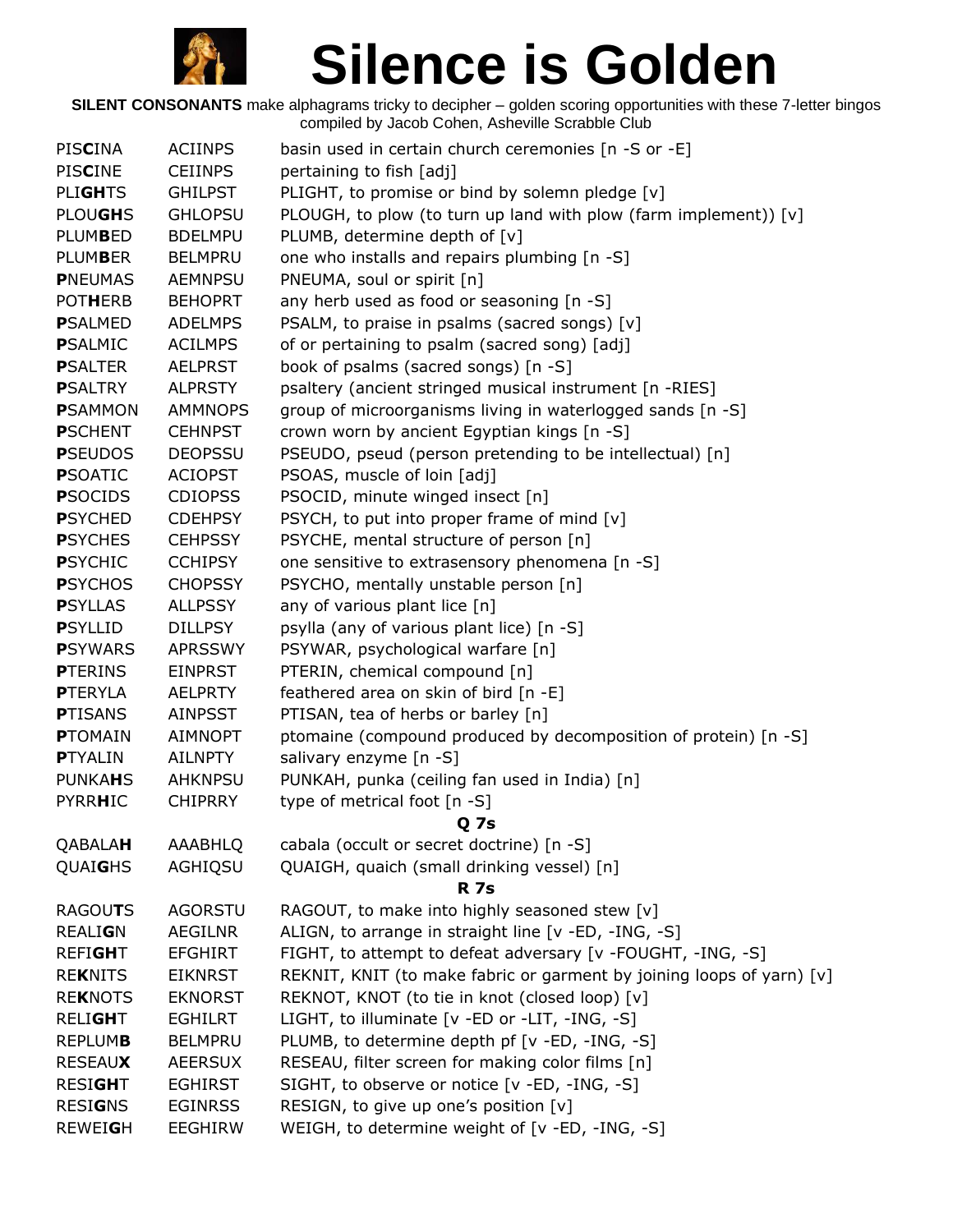

| <b>RHABDOM</b> | <b>ABDHMOR</b> | rodlike structure in retinula [n -S]                                                         |
|----------------|----------------|----------------------------------------------------------------------------------------------|
| <b>RHACHIS</b> | <b>ACHHIRS</b> | rachis (spinal column) [n -ES or -IDES]                                                      |
| <b>RHAMNUS</b> | AHMNRSU        | thorny tree or shrub [n -S]                                                                  |
| <b>RHAPHAE</b> | <b>AAEHHPR</b> | RHAPHE, raphe (seamlike ridge between two halves if parts organ or part) [n]                 |
| <b>RHAPHES</b> | <b>AEHHPRS</b> | RHAPHE, raphe (seamlike ridge between two halves if parts organ or part) [n]                 |
| <b>RHATANY</b> | <b>AAHNRTY</b> | South American shrub [n -NIES]                                                               |
| <b>RHEBOKS</b> | <b>BEHKORS</b> | large antelope [n -S]                                                                        |
| RHENIUM        | EHIMNRU        | metallic element [n -S]                                                                      |
| <b>RHETORS</b> | <b>EHORRST</b> | RHETOR, teacher of rhetoric [n -S]                                                           |
| <b>RHEUMIC</b> | <b>CEHIMRU</b> | RHEUM, watery discharge from eyes or nose [adj]                                              |
| RHIZOID        | <b>DHIIORZ</b> | rootlike structure [n -S]                                                                    |
| <b>RHIZOMA</b> | AHIMORZ        | rhizome (rootlike underground stem) [n -TA]                                                  |
| RHIZOME        | <b>EHIMORZ</b> | rootlike underground stem [n -S]                                                             |
| <b>RHODIUM</b> | <b>DHIMORU</b> | metallic element [n -S]                                                                      |
| <b>RHODORA</b> | <b>ADHOORR</b> | flowering shrub [n -S]                                                                       |
| RHOMBIC        | <b>BCHIMOR</b> | having shape of rhombus [adj]                                                                |
| <b>RHOMBUS</b> | <b>BHMORSU</b> | type of geometric figure [n -ES or -BI]                                                      |
| <b>RHUBARB</b> | ABBHRRU        | perennial herb [n -S]                                                                        |
| <b>RHUMBAS</b> | ABHMRSU        | RHUMBA, to rumba (to perform ballroom dance) [v]                                             |
| <b>RHYMERS</b> | <b>EHMRRSY</b> | RHYMER, one that rhymes [n]                                                                  |
| <b>RHYMING</b> | <b>GHIMNRY</b> | RHYME, to compose verse with corresponding terminal sounds [v]                               |
| <b>RHYTHMS</b> | <b>HHMRSTY</b> | RHYTHM, movement or procedure with uniform recurrence of strong and weak elements [n]        |
| <b>RHYTONS</b> | <b>HNORSTY</b> | RHYTON, ancient Greek drinking horn [n -S or -TA]                                            |
| <b>RIGHTER</b> | <b>EGHIRRT</b> | one that rights [n -S] / RIGHT, being in accordance with what is good, proper, or just [adj] |
| <b>RIGHTLY</b> | <b>GHILRTY</b> | in right manner [adv]                                                                        |
| <b>ROQUETS</b> | <b>EOQRSTU</b> | ROQUET, to cause one's own ball to hit another in croquet [v]                                |
| <b>RUPIAHS</b> | AHIPRSU        | RUPIAH, monetary unit of Indonesia [n]                                                       |
| <b>RUSTLED</b> | <b>DELRSTU</b> | RUSTLE, to make succession of slight soft sounds [v]                                         |
| <b>RUSTLER</b> | <b>ELRRSTU</b> | one that rustles [n -S]                                                                      |
| <b>RUSTLES</b> | <b>ELRSSTU</b> | RUSTLE, to make succession of slight soft sounds [v]                                         |
|                |                | S <sub>7s</sub>                                                                              |
| <b>SABKHAS</b> | <b>AABHKSS</b> | coastal, flat, periodically flooded area in North Africa [n]                                 |
| <b>SAMBHAR</b> | <b>AABHMRS</b> | sambar (large Asian deer) [n -S]                                                             |
| <b>SAMBHUR</b> | <b>ABHMRSU</b> | sambar (large Asian deer) [n -S]                                                             |
| <b>SAMEKHS</b> | <b>AEHKMSS</b> | SAMEKH, samek (Hebrew letter) [n]                                                            |
| <b>SCEPTER</b> | <b>CEEPRST</b> | to invest with royal authority [v -ED, -ING, -S]                                             |
| <b>SCIATIC</b> | <b>ACCIIST</b> | near, vein, or artery situated near hip [n -S]                                               |
| <b>SCIENCE</b> | <b>CCEEINS</b> | department of systematic knowledge [n -S]                                                    |
| <b>SCILLAS</b> | <b>ACILLSS</b> | SCILLA, flowering plant [n -S]                                                               |
| <b>SCISSOR</b> | <b>CIORSSS</b> | to cut with two-bladed cutting implement [v -ED, -ING, -S]                                   |
| <b>SCIURID</b> | CDIIRSU        | sciurine (rodent of squirrel family) [n -S]                                                  |
| <b>SCRAIGH</b> | <b>ACGHIRS</b> | to scraich (to utter shrill cry) [v -ED, -ING, -S]                                           |
| <b>SCYPHUS</b> | <b>CHPSSUY</b> | Greek cup with two handles [n -HI]                                                           |
| <b>SCYTHED</b> | <b>CDEHSTY</b> | SCYTHE, to cut with scy(single-bladed cutting implement) [v]                                 |
| <b>SCYTHES</b> | <b>CEHSSTY</b> | SCYTHE, to cut with scy(single-bladed cutting implement) [v]                                 |
| <b>SENESCE</b> | <b>CEEENSS</b> | to grow old $[v -D, -CING, -S]$                                                              |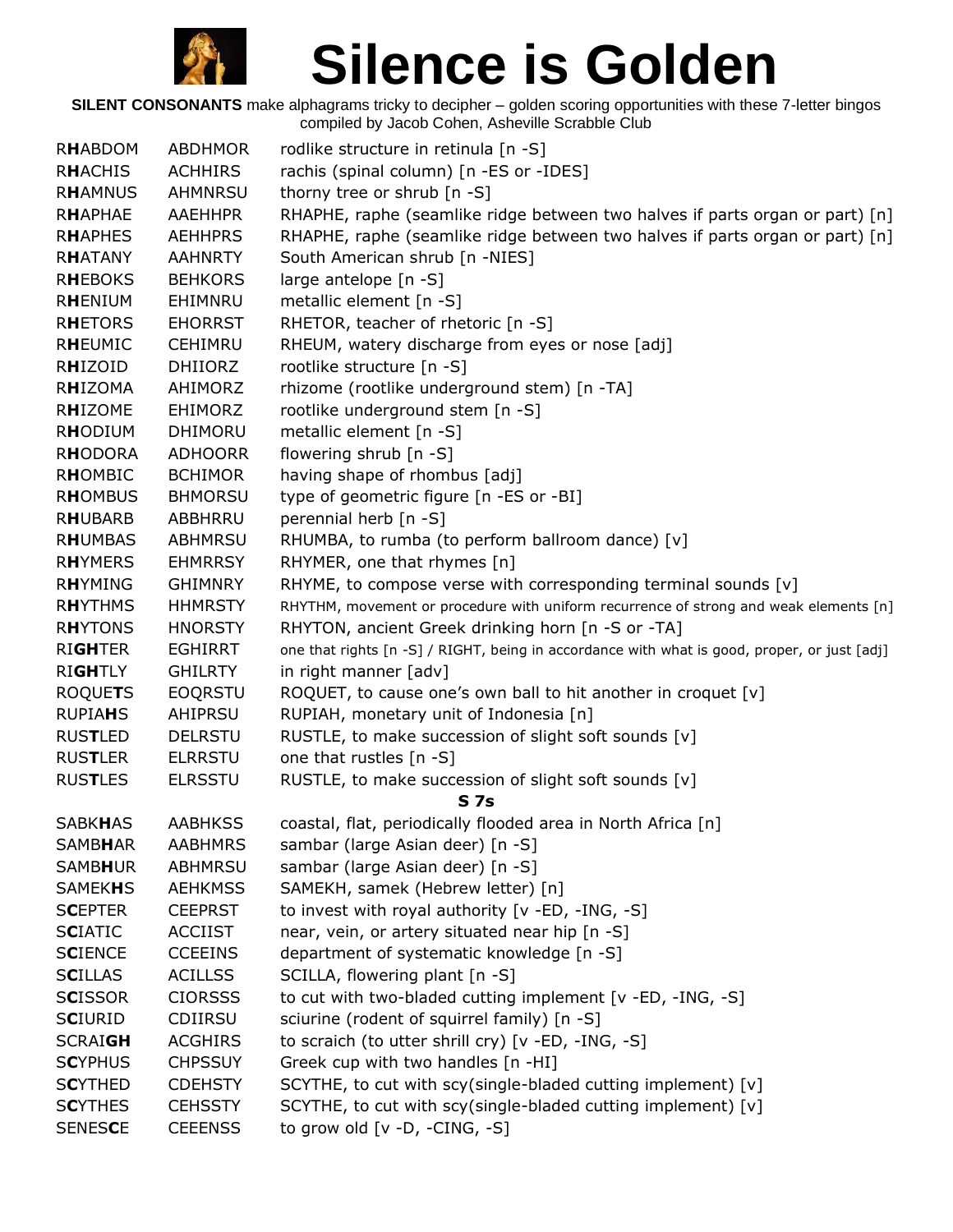

| <b>SENHORA</b> | <b>AEHNORS</b> | married Portuguese or Brazilian woman [n -S]                                                   |
|----------------|----------------|------------------------------------------------------------------------------------------------|
| <b>SENHORS</b> | <b>EHNORSS</b> | SENHOR, Portuguese or Brazilian gentleman [n]                                                  |
| <b>SHAIKHS</b> | <b>AHHIKSS</b> | SHAIKH, sheik (Arab chief) [n]                                                                 |
| <b>SHANTIH</b> | AHHINST        | shanti (peace) [n -S]                                                                          |
| <b>SHARIAH</b> | <b>AAHHIRS</b> | sharia (Islamic law based on Koran) [n -S]                                                     |
| <b>SHAUGHS</b> | AGHHSSU        | SHAUGH, thicket [n]                                                                            |
| <b>SHAYKHS</b> | <b>AHHKYSS</b> | SHAYKH, sheik (Arab chief) [n]                                                                 |
| SHEHNAI        | AEHHINS        | shehnai (double-reed wind instrument of India) [n -S]                                          |
| <b>SHEIKHS</b> | <b>EHHIKSS</b> | SHEIKH, Arab chief [n]                                                                         |
| <b>SHEUGHS</b> | <b>EGHHSSU</b> | SHEUGH, ditch [n]                                                                              |
| <b>SHIBAHS</b> | ABHHISS        | SHIBAH, shiva (period of mourning) [n]                                                         |
| <b>SHITTAH</b> | AHHISTT        | hardwood tree [n -S]                                                                           |
| <b>SHIVAHS</b> | AHHISSV        | SHIVAH, shiva (period of mourning) [n]                                                         |
| <b>SIGHERS</b> | <b>EGHIRSS</b> | SIGHER, one that sighs (deep, audible breath) [n -S]                                           |
| <b>SIGHING</b> | <b>GGHIINS</b> | to let out sigh (deep, audible breath) [v]                                                     |
| <b>SIGHTED</b> | <b>DEGHIST</b> | SIGHT, to observe or notice [v]                                                                |
| <b>SIGHTER</b> | <b>EGHIRST</b> | one that sights [n -S]                                                                         |
| <b>SIGHTLY</b> | <b>GHILSTY</b> | pleasing to look at [adj -LIER, -LIEST]                                                        |
| <b>SIGNEES</b> | <b>EEGINSS</b> | SIGNEE, signer of document [n]                                                                 |
| <b>SIGNERS</b> | <b>EGINRSS</b> | SIGNER, one that signs (to write one's name on) [n]                                            |
| <b>SIGNIOR</b> | GIINORS        | signor (Italian title of courtesy for man) [n -S or -I]                                        |
| <b>SIGNORA</b> | <b>AGINORS</b> | Italian title of courtesy for married woman [n -S or -RE]                                      |
| <b>SIGNORS</b> | <b>GINORSS</b> | SIGNOR, Italian tile of courtesy for man [n]                                                   |
| <b>SIGNORY</b> | <b>GINORSY</b> | seignory (power of seignior) [n -RIES]                                                         |
| <b>SJAMBOK</b> | <b>ABJKMOS</b> | to strike with whip used in South Africa [v -ED, -ING, -S]                                     |
| <b>SKREEGH</b> | <b>EEGHKRS</b> | to screech (to utter harsh, shrill cry) [v -ED, -ING, -S]                                      |
| <b>SKREIGH</b> | <b>EGHIKRS</b> | to screech (to utter harsh, shrill cry) [v -ED, -ING, -S]                                      |
| <b>SLEIGHS</b> | <b>EGHILSS</b> | SLEIGH, to ride in sleigh [v]                                                                  |
| <b>SLEIGHT</b> | <b>EIGHLST</b> | deftness [n -S]                                                                                |
| <b>SLOUGHS</b> | <b>GHLOSSU</b> | SLOUGH, to cast off [v]                                                                        |
| <b>SLOUGHY</b> | <b>GHLOSUY</b> | miry [adj -HIER, -HIEST]                                                                       |
| <b>SORGHUM</b> | <b>GHMORSU</b> | cereal grass [n -S]                                                                            |
| <b>SOVKHOZ</b> | <b>HKOOSVZ</b> | state-owned farm in former Soviet Union [n -ES or -Y]                                          |
| <b>STENGAH</b> | <b>AEGHNST</b> | mixed drink $[n - S]$                                                                          |
| <b>SUBTILE</b> | <b>BEILSTU</b> | subtle (so slight as to be difficult to detect) [adj -R, -ST]                                  |
| <b>SUBTLER</b> | <b>BELRSTU</b> | SUBTLE, so slight as to be difficult to detect [adj]                                           |
| <b>SUCCAHS</b> | <b>ACCHSSU</b> | SUCCAH, sukkah (temporary shelter in which meals eaten during Jewish festival) [n -S or -COTH] |
|                |                | <b>T</b> 7s                                                                                    |
| <b>TEMPEHS</b> | <b>EEHMPST</b> | TEMPEH, Asian food [n]                                                                         |
| <b>TERAOHM</b> | <b>AEHMORT</b> | one trillion ohms [n -S]                                                                       |
| <b>TEREFAH</b> | AEEFHRT        | tref (unfit for use according to Jewish law) [adj]                                             |
| <b>THISTLE</b> | <b>EHILSTT</b> | prickly plant [n -S]                                                                           |
| <b>THISTLY</b> | <b>HILSTTY</b> | prickly [adj -LIER, -LIEST]                                                                    |
| <b>THOUGHT</b> | <b>GHHOTTU</b> | product of thinking [n -S]                                                                     |
| <b>THROUGH</b> | <b>GHHORTU</b> | by way of [prep]                                                                               |
| <b>THUMBED</b> | <b>BDEHMTU</b> | THUMB, to leaf through with thumb (short, thick digit of human hand) $[v]$                     |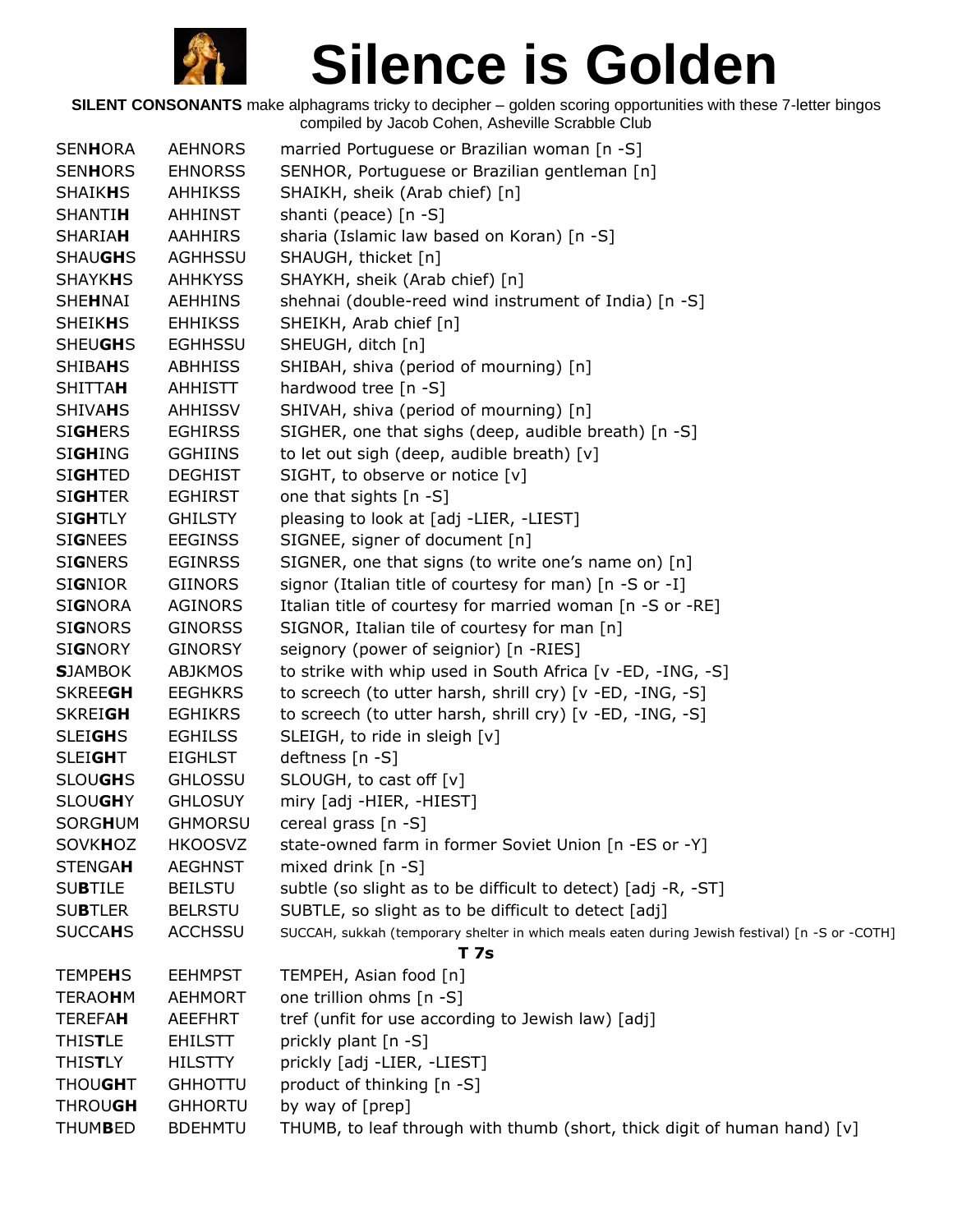

| <b>TIGHTEN</b>                   | <b>EGHINTT</b>            | to make tight (firmly or closely fixed in place) [v -ED, -ING, -S]                 |
|----------------------------------|---------------------------|------------------------------------------------------------------------------------|
| <b>TIGHTER</b>                   | <b>EGHIRTT</b>            | TIGHT, firmly or closely fixed in place [adj]                                      |
| <b>TIGHTLY</b>                   | <b>GHILTTY</b>            | TIGHT, firmly or closely fixed in place [adv]                                      |
| <b>TOMBING</b>                   | <b>BGIMNOT</b>            | to place in tomb (burial vault or chamber) [v]                                     |
| <b>TOPKNOT</b>                   | <b>KNOOPTT</b>            | ornament for hair [n -S]                                                           |
| <b>TOUGHEN</b>                   | <b>EGHNOTU</b>            | to make tough [v -ED, -ING, -S]                                                    |
| <b>TOUGHER</b>                   | <b>EGHORTU</b>            | TOUGH, strong and resilient [adj]                                                  |
| <b>TOUGHIE</b>                   | <b>EGHIOTU</b>            | tough person [n -S]                                                                |
| <b>TOUGHLY</b>                   | <b>GHLOTUY</b>            | in tough manner [adv]                                                              |
| <b>TRAVOIS</b>                   | <b>AIORSTV</b>            | type of sled [n -ES]                                                               |
| <b>TROUGHS</b>                   | <b>GHORSTU</b>            | TROUGH, long, narrow receptacle [n]                                                |
| <b>TUMESCE</b>                   | <b>CEEMSTU</b>            | to become swollen [v -D, -CING, -S]                                                |
|                                  |                           | <b>U</b> 7s                                                                        |
| <b>UNKNOTS</b>                   | <b>KNNOSTU</b>            | UNKNOT, to undo knot in [v]                                                        |
| <b>UNWRUNG</b>                   | <b>GNNRUUW</b>            | WRUNG, WRING, to twist so as to compress [adj]                                     |
| <b>UPCLIMB</b>                   | <b>BCILMPU</b>            | to climb up $[v - ED, -ING, -S]$                                                   |
| <b>UPLIGHT</b>                   | <b>GHILPTU</b>            | to light to higher degree [v -ED or -LIT, -ING, -S]                                |
| <b>UPRIGHT</b>                   | <b>GHIPRTU</b>            | to make vertical [v -ED, -ING, -S]                                                 |
| <b>UPTIGHT</b>                   | <b>GHIPTTU</b>            | nervous [adj]                                                                      |
|                                  |                           | <b>V</b> 7s                                                                        |
| <b>VICUGNA</b>                   | <b>ACGINUV</b>            | vicuna (ruminant mammal) [n -S]                                                    |
| <b>VISCERA</b>                   | <b>ACEIRSV</b>            | VISCUS, internal organ [n]                                                         |
|                                  |                           | <b>W</b> 7s                                                                        |
|                                  |                           |                                                                                    |
| WARSTLE                          | <b>AELRSTW</b>            | to wrestle (to engage in type of hand-to-hand contest) [v -D, -LING, -S]           |
| WAUGHTS                          | <b>AGHSTUW</b>            | WAUGHT, to drink deeply [v]                                                        |
| WEIGHED                          | <b>DEEGHIW</b>            | WEIGH, to determine weight of [v]                                                  |
| WEIGHER                          | <b>EEGHIRW</b>            | one that weighs [n -S]                                                             |
| <b>WEIGHTS</b>                   | <b>EGHISTW</b>            | WEIGHT, to add weight (heaviness) to [v]                                           |
| WEIGHTY                          | <b>EGHITWY</b>            | having great weight [adj -TIER, -TIEST]                                            |
| <b>WHACKED</b>                   | <b>ACDEHKW</b>            | WHACK, to strike sharply [v]                                                       |
| <b>WHACKER</b>                   | <b>ACEHKRW</b>            | one that whacks [n -S]                                                             |
| <b>WHACKOS</b>                   | <b>ACHKOSW</b>            | WHACKO, wacko (wacky person) [n]                                                   |
| <b>WHALERS</b>                   | <b>AEHLRSW</b>            | WHALER, person engaged in whaling [n -S]                                           |
| WHALING                          | <b>AGHILNW</b>            | industry of hunting and processing whales [n -S]                                   |
| WHAMMED                          | <b>ADEHMMW</b>            | WHAM, to hit with loud impact [v]                                                  |
| WHANGED                          | <b>ADEGHNW</b>            | WHANG, to beat with whip [v]                                                       |
| WHANGEE                          | AEEGHNW                   | Asian grass [n -S]                                                                 |
| <b>WHAPPED</b>                   | <b>ADEHPPW</b>            | WHAP, to whop (to strike forcefully) [v]                                           |
| <b>WHAPPER</b>                   | <b>AEHPPRW</b>            | whopper (something unusually large) [n -S]                                         |
| WHARFED                          | <b>ADEFHRW</b>            | WHARF, to moor to wharf (docking place for vessels) [v]                            |
| <b>WHARVES</b>                   | <b>AEHRSVW</b>            | WHARVE, round piece of wood used in spinning thread [n]                            |
| <b>WHATCHA</b>                   | <b>AACHHTW</b>            | greeting [interj]                                                                  |
| <b>WHATNOT</b>                   | <b>AHNOTTW</b>            | ornamental set of shelves [n -S]                                                   |
| <b>WHATSIS</b>                   | <b>AHISSTW</b>            | whatsit (something whose name is unknown or forgotten) [n -ES]                     |
| <b>WHATSIT</b><br><b>WHEATEN</b> | AHISTTW<br><b>AEEHNTW</b> | something whose name is unknown or forgotten [n -S]<br>pale yellowish color [n -S] |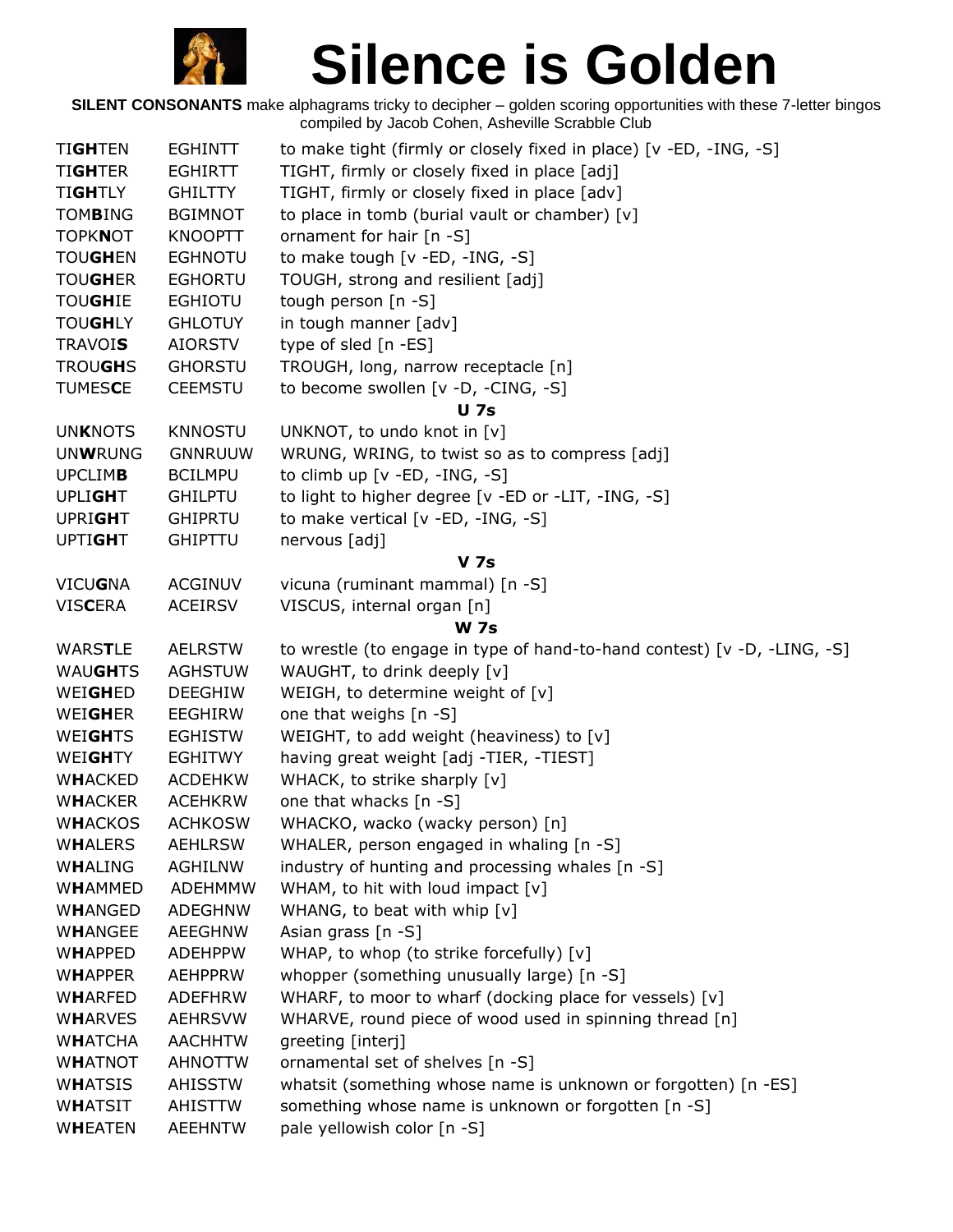

| WHEEDLE        | <b>DEEEHLW</b> | to attempt to persuade by flattery [v -D, -LING, -S]                             |
|----------------|----------------|----------------------------------------------------------------------------------|
| WHEELED        | <b>DEEEHLW</b> | WHEEL, to convey on wheels (circular frames designed to turn on axis) [v]        |
| WHEELER        | <b>EEEHLRW</b> | one that wheels [n -S]                                                           |
| WHEELIE        | EEEHILW        | maneuver made on wheeled vehicle [n -S]                                          |
| WHEEPED        | <b>DEEEHPW</b> | WHEEP, to wheeple (to give forth prolonged whistle) [v]                          |
| WHEEPLE        | <b>EEEHLPW</b> | to give forth prolonged whistle [v -D, -LING, -S]                                |
| WHEEZED        | <b>DEEEHWZ</b> | WHEEZE, to breathe with whistling sound [v]                                      |
| WHEEZER        | EEEHRWZ        | one that wheezes [n -S]                                                          |
| WHEEZES        | <b>EEEHSWZ</b> | WHEEZE, to breathe with whistling sound [v]                                      |
| WHELMED        | <b>DEEHLMW</b> | WHELM, to cover with water [v -ED, -ING, -S]                                     |
| <b>WHELPED</b> | <b>DEEHLPW</b> | WHELP, to give birth to [v -ED, -ING, -S]                                        |
| WHEREAS        | <b>AEEHRSW</b> | introductory statement [n -ES]                                                   |
| WHEREAT        | <b>AEEHRTW</b> | at which [conj]                                                                  |
| WHEREBY        | <b>BEEHRWY</b> | by which [conj]                                                                  |
| WHEREIN        | <b>EEHINRW</b> | in which [conj]                                                                  |
| <b>WHEREOF</b> | <b>EEFHORW</b> | of which [conj]                                                                  |
| <b>WHEREON</b> | <b>EEHNORW</b> | on which [conj]                                                                  |
| <b>WHERETO</b> | <b>EEHORTW</b> | to which [conj]                                                                  |
| <b>WHERVES</b> | <b>EEHRSVW</b> | WHERVE, wharve (round piece of wood used                                         |
| WHETHER        | <b>EEHHRTW</b> | if it be case [conj]                                                             |
| WHETTED        | <b>DEEHTTW</b> | WHET, to sharpen by friction [v]                                                 |
| <b>WHETTER</b> | <b>EEHRTTW</b> | one that whets [n -S]                                                            |
| WHEYISH        | <b>EHHISYW</b> | WHEY, watery part of milk [adj]                                                  |
| <b>WHICKER</b> | <b>CEHIKRW</b> | to whinny $[v - ED, -ING, -S]$                                                   |
| WHIDAHS        | <b>ADHHISW</b> | WHIDAH, whydah (African bird) [n]                                                |
| WHIFFED        | <b>DEFFHIW</b> | WHIFF, to blow or convey with slight gusts of air [v]                            |
| WHIFFER        | EFFHIRW        | one that whiffs [n -S]                                                           |
| WHIFFET        | <b>EFFHITW</b> | insignificant person [n -S]                                                      |
| WHIFFLE        | <b>EFFHILW</b> | to move or think erratically [v -D, -LING, -S]                                   |
| WHILING        | <b>GHIILNW</b> | WHILE, to cause to pass pleasantly [v]                                           |
| WHIMPER        | <b>EHIMPRW</b> | to cry with plaintive, broken sounds [v -ED, -ING, -S]                           |
| WHIMSEY        | <b>EHIMSWY</b> | whimsy (whim (impulsive idea)) [n -SEYS]                                         |
| WHINERS        | <b>EHINRSW</b> | WHINER, one that whines [n]                                                      |
| WHINGED        | <b>DEGHINW</b> | WHINGE, to whine (to utter plaintive, high-pitched sound) [v]                    |
| WHINGER        | <b>EGHINRW</b> | one that whinges [n -S]                                                          |
| WHINGES        | <b>EGHINSW</b> | WHINGE, to whine (to utter plaintive, high-pitched sound) [v]                    |
| WHINIER        | EHIINRW        | WHINY, tending to whine [adj]                                                    |
| WHINING        | <b>GHIINNW</b> | WHINE, to utter plaintive, high-pitched sound [v]                                |
| WHIPPED        | <b>DEHIPPW</b> | WHIP, to strike with whip (instrument for administering corporal punishment) [v] |
| WHIPPER        | EHIPPRW        | one that whips [n -S]                                                            |
| WHIPPET        | <b>EHIPPTW</b> | small, swift dog [n -S]                                                          |
| WHIPPIT        | <b>HIIPPTW</b> | small container of nitrous oxide [n -S]                                          |
| WHIPRAY        | AHIPRWY        | stingray [n -S]                                                                  |
| WHIPSAW        | <b>AHIPSWW</b> | to cut with narrow tapering saw [v -ED, -N, -ING, -S]                            |
| WHIRLED        | <b>DEHILRW</b> | WHIRL, to revolve rapidly [v]                                                    |
| WHIRLER        | EHILRRW        | one that whirls [n -S]                                                           |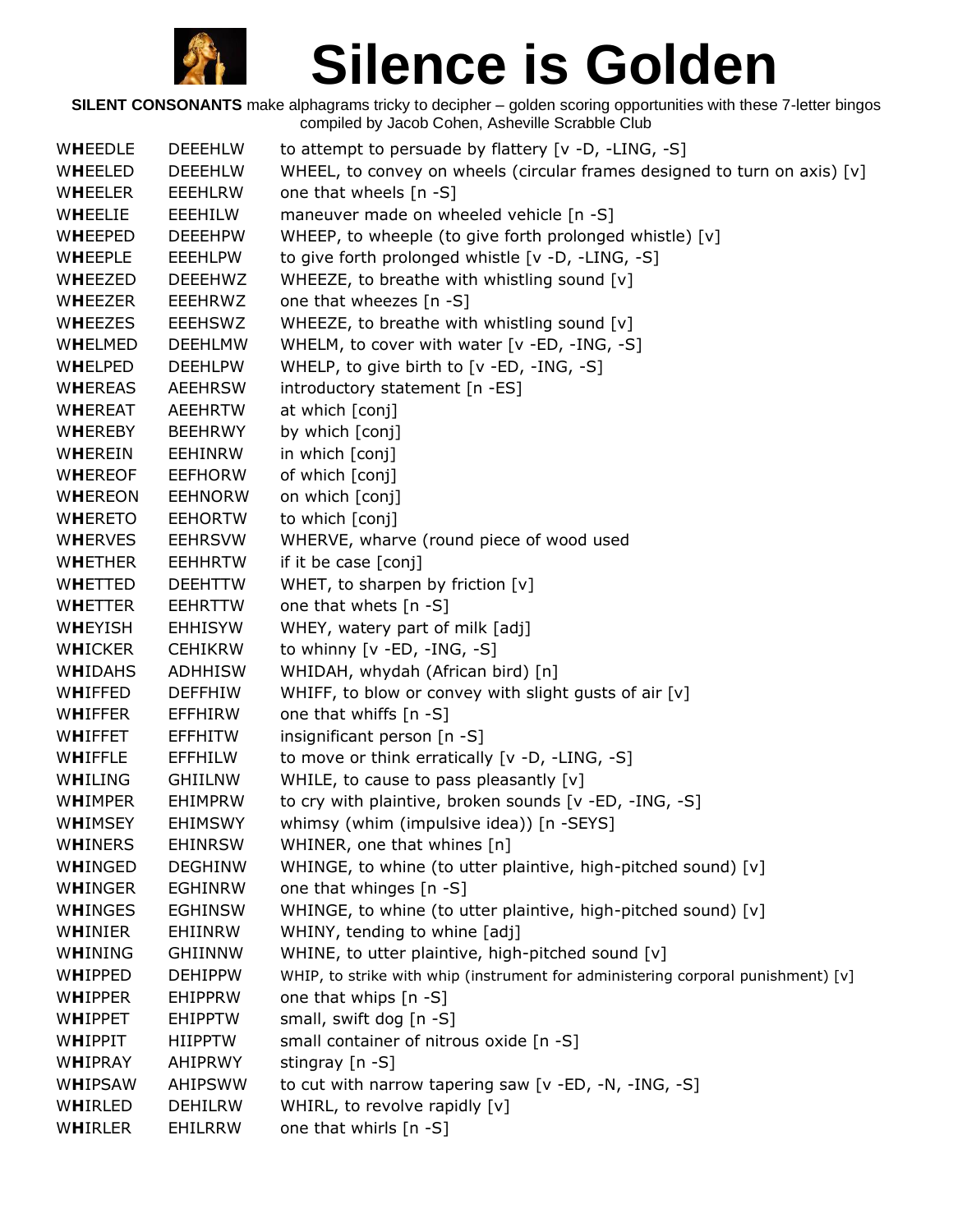

| WHIRRED          | <b>DEHIRRW</b> | WHIR, to move with buzzing sound $[v]$                         |
|------------------|----------------|----------------------------------------------------------------|
| WHISHED          | <b>DEHHISW</b> | WHISH, to move with hissing sound [v]                          |
| <b>WHISHTS</b>   | <b>HHISSTW</b> | WHISHT, to hush [v]                                            |
| WHISKED          | <b>DEHIKSW</b> | WHISK, to move briskly [v]                                     |
| WHISKER          | <b>EHIKRSW</b> | hair on man's face [n -S]                                      |
| W <b>H</b> ISKEY | <b>EHIKSWY</b> | liquor $[n-S]$                                                 |
| <b>WHISPER</b>   | <b>EHIPRSW</b> | to speak softly [v -ED, -ING, -S]                              |
| WHISTED          | <b>DEHISTW</b> | WHIST, to hush [v]                                             |
| WHISTLE          | <b>EHILSTW</b> | to make shrill, clear musical sound [v -D, -LING, -S]          |
| WHITELY          | EHILTWY        | in white manner [adv]                                          |
| <b>WHITENS</b>   | <b>EHINSTW</b> | WHITEN, to make white [v]                                      |
| <b>WHITEST</b>   | <b>EHISTTW</b> | WHITE, of color of pure snow [adj]                             |
| WHITHER          | <b>EHHIRTW</b> | to what place [adv]                                            |
| WHITIER          | EHIIRTW        | WHITY, whitish (somewhat white) [adj]                          |
| WHITING          | <b>GHIINTW</b> | marine food $[n - S]$                                          |
| WHITISH          | <b>HHIISTW</b> | somewhat white [adj]                                           |
| WHITLOW          | <b>HILOTWW</b> | inflammation of finger or toe [n -S]                           |
| WHITTER          | EHIRTTW        | large draft f liquor [n -S]                                    |
| WHITTLE          | EHILTTW        | to cut or shave bits from [v -D, -LING, -S]                    |
| WHIZZED          | <b>DEHIWZZ</b> | WHIZZ, to whiz (to move with buzzing or hissing sound) [v]     |
| WHIZZER          | EHIRWZZ        | one that whizzes [n -S]                                        |
| WHIZZES          | <b>EHISWZZ</b> | WHIZZ, to whiz (to move with buzzing or hissing sound) [v]     |
| <b>WHOEVER</b>   | <b>EWHORVW</b> | whatever person [pron]                                         |
| WHOLISM          | <b>HILMOSW</b> | holism (philosophical theory) [n -S]                           |
| <b>WHOMPED</b>   | <b>DEHMOPW</b> | WHOMP, to defeat decisively [v]                                |
| <b>WHOOFED</b>   | <b>DEFHOOW</b> | WHOOF, to make deep snorting sound [v]                         |
| <b>WHOOMPH</b>   | <b>HHMOOPW</b> | whoomp (sudden, loud sound) [n -S]                             |
| <b>WHOOMPS</b>   | <b>HMOOPSW</b> | sudden, loud sound [n]                                         |
| <b>WHOOPED</b>   | <b>DEHOOPW</b> | WHOOP, to utter loud cries [v]                                 |
| <b>WHOOPEE</b>   | <b>EEHOOPW</b> | boisterous fun [n -S]                                          |
| <b>WHOOPIE</b>   | <b>EHIOOPW</b> | whoopee (boisterous fun) [[n -S]                               |
| <b>WHOOPLA</b>   | <b>AHLOOPW</b> | noisy commotion [n -S]                                         |
| <b>WHOOSIS</b>   | <b>HIOOSSW</b> | object or person whose name is not known [n -ES]               |
| <b>WHOPPED</b>   | <b>DEHOPPW</b> | WHOP, to strike forcibly [v]                                   |
| <b>WHOPPER</b>   | <b>EHOPPRW</b> | something unusually large [n -S]                               |
| <b>WHORING</b>   | <b>GHINORW</b> | WHORE, to consort with prostitutes $[v]$                       |
| <b>WHORISH</b>   | <b>HHIORSW</b> | lewd [adj]                                                     |
| <b>WHORLED</b>   | <b>DEHLORW</b> | WHORL, circular arrangement of similar parts [adj]             |
| <b>WHORTLE</b>   | <b>EHLORTW</b> | whort (edible berry) [n -S]                                    |
| <b>WHOSESO</b>   | <b>EHOOSSW</b> | possessive of whoso [pron]                                     |
| <b>WHOSITS</b>   | <b>HIOSSTW</b> | WHOSIT, whoosis (object or person whose name is not known) [n] |
| WHUMPED          | <b>DEHMPUW</b> | WHUMP, to thump [v -ED, -ING, -S]                              |
| <b>WHUPPED</b>   | <b>DEHPPUW</b> | WHUP, to defeat decisively [v]                                 |
| <b>WHYDAHS</b>   | <b>ADHHSWY</b> | WHYDAH, African bird [n]                                       |
| <b>WRACKED</b>   | <b>ACDEKRW</b> | WRACK, to wreck [v]                                            |
| <b>WRAITHS</b>   | AHIRSTW        | WRAITH, ghost [n]                                              |